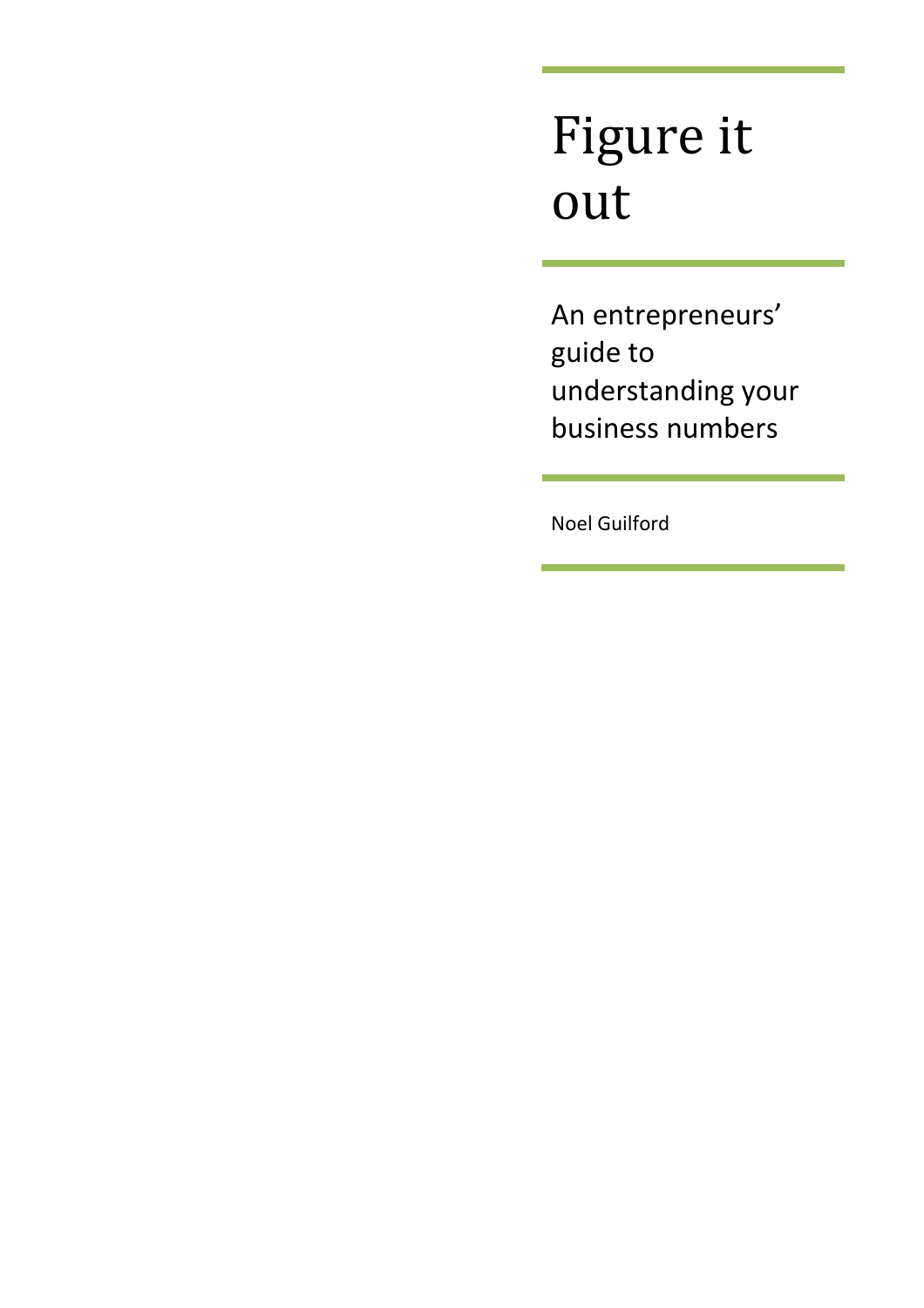## **Contents**

|                                          | Page |  |  |  |  |
|------------------------------------------|------|--|--|--|--|
| Introduction                             |      |  |  |  |  |
| 1. Why numbers matter                    | 4    |  |  |  |  |
| 2.<br>Profit                             | 5    |  |  |  |  |
| 3.<br>Cash                               | 7    |  |  |  |  |
| 4. The cost of building your database    | 9    |  |  |  |  |
| 5. Customer lifetime value               | 11   |  |  |  |  |
| 6. Customers and products                | 12   |  |  |  |  |
| 7. Controlling costs                     | 14   |  |  |  |  |
| Tax (sorry but it had to be here!)<br>8. | 18   |  |  |  |  |
| 9.<br>Pulling it all together            | 22   |  |  |  |  |

All rights reserved.

No part of this book may be reproduced (including photocopying or storing in any medium by electronic means and whether or not transiently or incidentally to some other use of this publication) without the written permission of the copyright holder except in accordance with the provisions of the Copyright, design and Patents Act 1988. Applications for the Copyright holder's written permission to reproduce any part of this publication should be addresses to the publishers.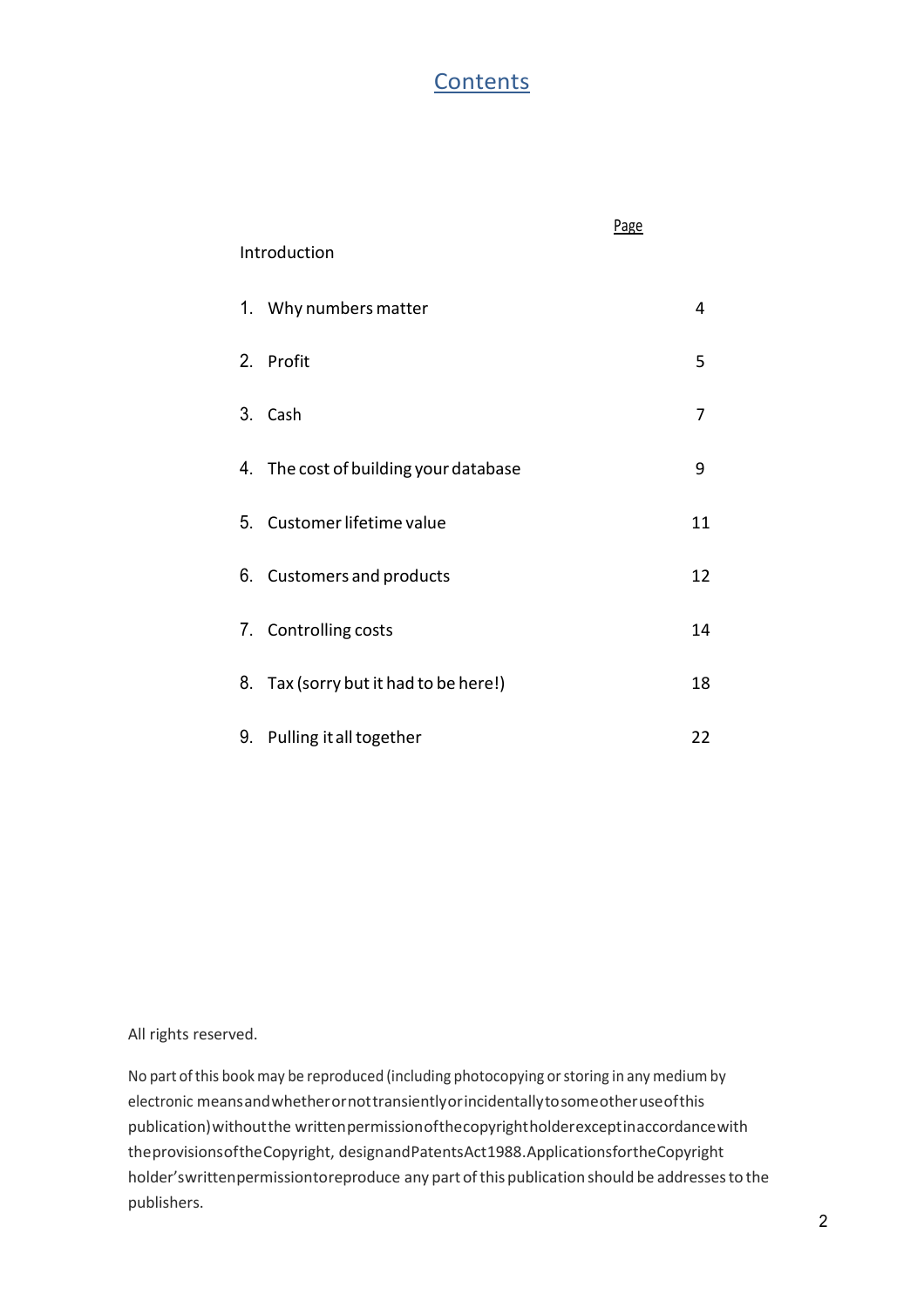#### Introduction

If you have picked up or downloaded this book then you probably run your own business or are planning to do so in the near future. You are probably also one of the 96% of businesses that employs less than 5 people and the 91% of businesses where the owner is the primary marketer. Given everything else you have to do you are short of time….. so short of time in fact that you may have given little thought to your bookkeeping and accounts or you are planning to give it all to an accountant – when you get round to finding one – and in the meantime, you hope that enough cash comes in each month to pay the bills and leave something over for you.

We bet that wasn't the plan when you gave up your job to run your own business. Just as working 50-60 hours a week and not seeming to get any time off wasn't part of the plan.

Fortunately it doesn't need to be like that, but you will need to make a few changes. And one of the first is to get a good accounting system installed to produce your business numbers. We call them *business numbers* and not accounts for a reason. You see *accounts* conjures up in most peoples mind the figures the accountant prepares at the end of the year (usually well after the end of the year!) to work out how much tax you owe and to send to HMRC. We mean something completely different as we'll show you.

Anyone running or involved in a business should know the financial state of the business on a regular basis, but more importantly should be able to use the financial information about the business to manage it more effectively, increase revenues, save costs and take important strategic decisions about the direction the business should take.

But unfortunately too many business owners fail to get the most out of the financial information available to them: some are genuinely afraid of the 'money' side of the business, others – often those with a creative background – find numbers confusing, and most have been conditioned into thinking it is all too complicated.

Some will go to their accountant – armed with the knowledge in this book – and say 'I need to know these things, will you help me?' You will get different responses here. Some of them will look at you like you are a little mad because 'that's not what they do' and they don't *get* marketing. Plenty will tell you 'You don't need all this; it's too complicated for your business.'

Don't be put off, because understanding your business numbers – when they are produced properly – is what frees your time to be able to do the right things and spend the right amount of money on the right things to develop and grow your business.

At the end of some of the chapters you will find a series of exercises; try and complete these as you go rather than put them off. Now we have set the scene, let's start to look at why numbers matter.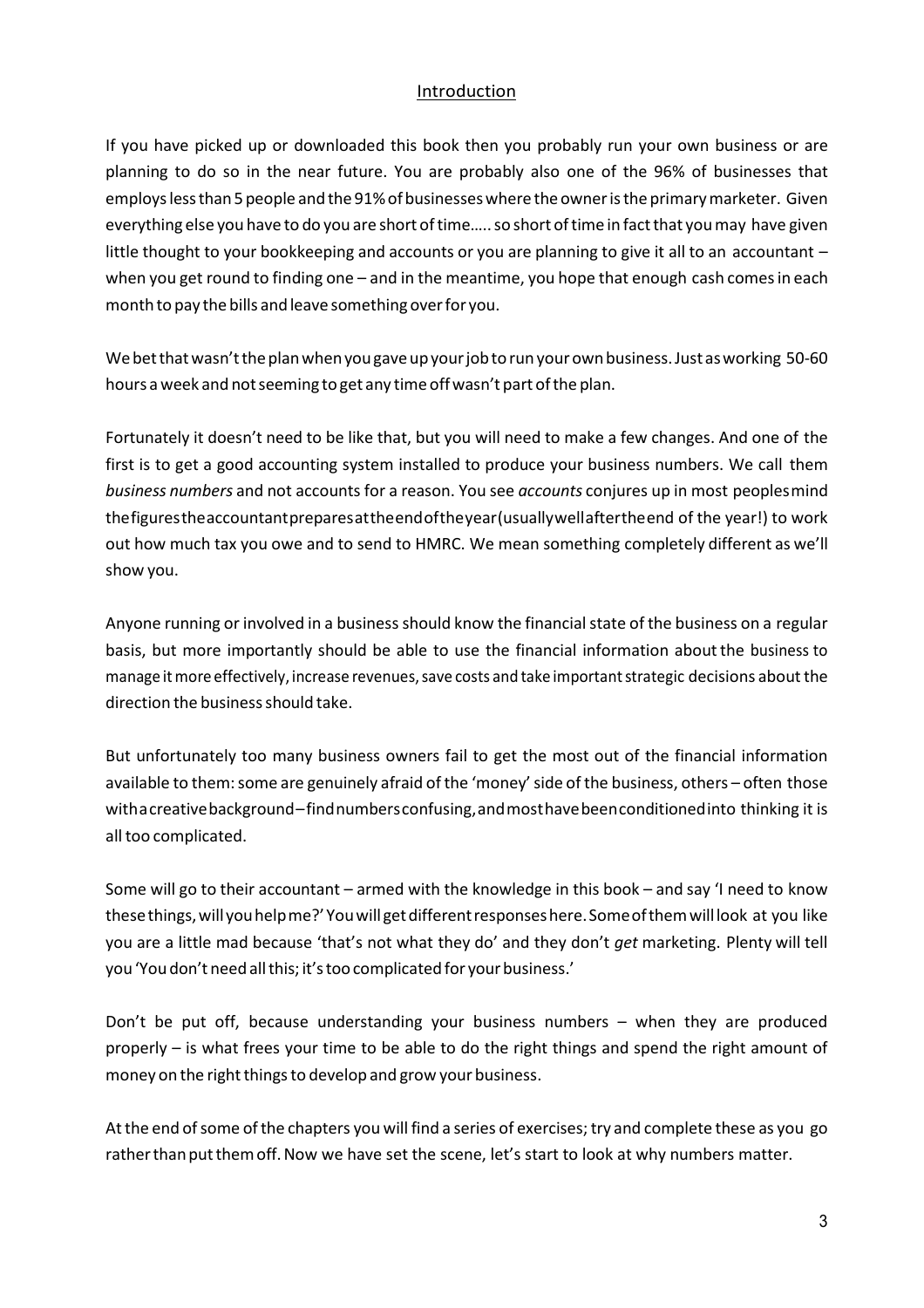#### Chapter One

#### Why numbers atter

To begin with, we want to explain what we mean by being the *primary marketer* in your business. It may seem unusual in a book about numbers to start by talking about marketing but it shouldn't be as we'll also show you. First, we need to establish two important principles…..in fact probably *the* two most important principles involved in running your own business.

#### 1. What is the most valuable asset in your business?

The answer is your database. Whether it is a list of names and telephone numbers of customers or a sophisticated customer relationship marketing (CRM) system, it is by far your most valuable asset. I love it when my competitors say 'My people are my most important asset' because they haven't got their eye on what matters most, which is building your customer database.

#### 2. What is the most important thing you do in the business?

And the answer to that is getting and keeping customers – or marketing – because without them there is no business.

These two principles are what will drive your business growth. And if they are so important shouldn't you measure them and the results they give? And not just the results but the time and costs involved. Of course you should. But it doesn't need to be complicated.

Many accountants, even the ones who get marketing, surround what they do with jargon and a mystique it doesn't justify. It is largely straightforward and common sense. Most of the time all they do is add and subtract! With a little practice anyone can do it, although we do recommend you get a *really good accountant*, because as your business grows it is invaluable having someone who can help you analyse and interpret your numbers.

And it needn't cost a great deal. A properly designed accounting system, which enables a large amount of valuable financial information about the business to be produced on a weekly, monthly, quarterly and annual basis and then analysed to provide input to strategic decision making will pay for itself many times over. You choose the financial information you want and one of the many 'off the shelf' accounting software packages will do all the hard work.

But we are getting ahead of ourselves. First we need to know what numbers we need and what they mean – all with as little jargon as possible.

#### Exercise

Database: What sort of database do you have? How often do you contact your 'list'? Accountant: Do you have a really good accountant? If not, plan when you will find someone. Numbers: Doyou know what the key numbers you need to measure in your business are?

Accounting system: Have you got a system for producing weekly and monthly numbers?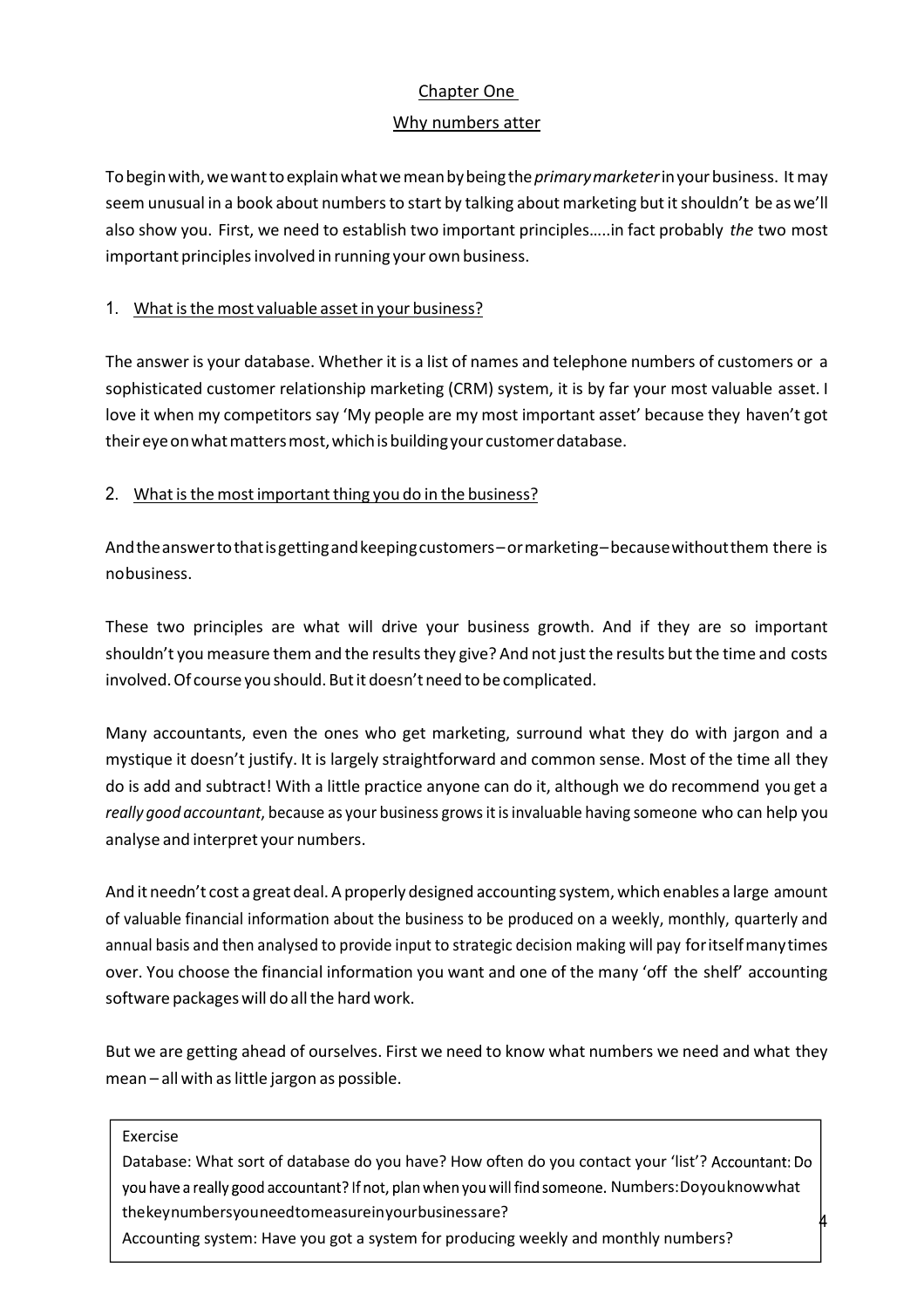## Chapter two Profit

The first and *almost* the most important number you need to know is your profit, because that is what most people looking at accounts turn to first. It will be in something called the *profit and loss account (P&L)*, *income statement* or will be called something like that and shows the difference between income and costs during a reporting period such as a week, month, quarter or year. Sarah calls it the 'Where am I against target' statement. It'll look something like this:

| Where am I against target statement<br>Five months to 31 August 2014 |          |               |          |  |  |
|----------------------------------------------------------------------|----------|---------------|----------|--|--|
|                                                                      |          |               |          |  |  |
|                                                                      | Actual   | <b>Budget</b> | Variance |  |  |
| <b>Sales</b>                                                         | 27,800   | 30,000        | (2,200)  |  |  |
| Minus Cost of sales                                                  | (19,600) | (20,000)      | 400      |  |  |
| $=$ Gross profit                                                     | 8,200    | 10,000        | (1800)   |  |  |
| Minus Overheads                                                      | (5,400)  | (6,000)       | 600      |  |  |
| $=$ Net profit                                                       | 2,800    | 4,000         | (1,200)  |  |  |
| Less tax                                                             | (560)    | (800)         | 240      |  |  |
| $=$ Retained profit                                                  | 2,240    | 3,200         | (960)    |  |  |
| Gross margin                                                         | 29%      | 33%           |          |  |  |
| Net margin                                                           | 10%      | 13%           |          |  |  |

The statement shows both actual and budgeted figures: many times we hear from the owners of small businesses that they cannot prepare a budget. That frankly is nonsense. Every business can and should prepare a budget for the next twelve months.

Secondly a tax charge is included – not because it has been paid, or is even payable for many months, but because it has to be paid sometime and so it should be accounted for now (and ideally put away in a separate bank account so it isn't spent!) And lastly we have calculated the gross and net margin figures, which every business should know.

In practice sales and gross profit should be analysed by customer and by product so that strategic decisions can be taken about which products to invest in and which customers are too much trouble!

This statement shows the performance for five months; in practice we suggest you have a weekly statement for sales and cost of sales and overheads because if things are going wrong or your costs are increasing faster than your sales, waiting a month to find out is a long time. And if there is a problem and you understand why, then you can take action to rectify it.

And finally, key numbers you should know are what level of sales you need each week and each month in order to break even. Your break-even point = Sales minus (costs + expenses). If you sell more, then you make a profit. On the other hand, if you sell less then you make a loss. And surprisingly, even though it is relatively simple to calculate, few business owners know their break- even point. However, if you can measure your sales and costs, conducting a break-even analysis is a matter of simple maths.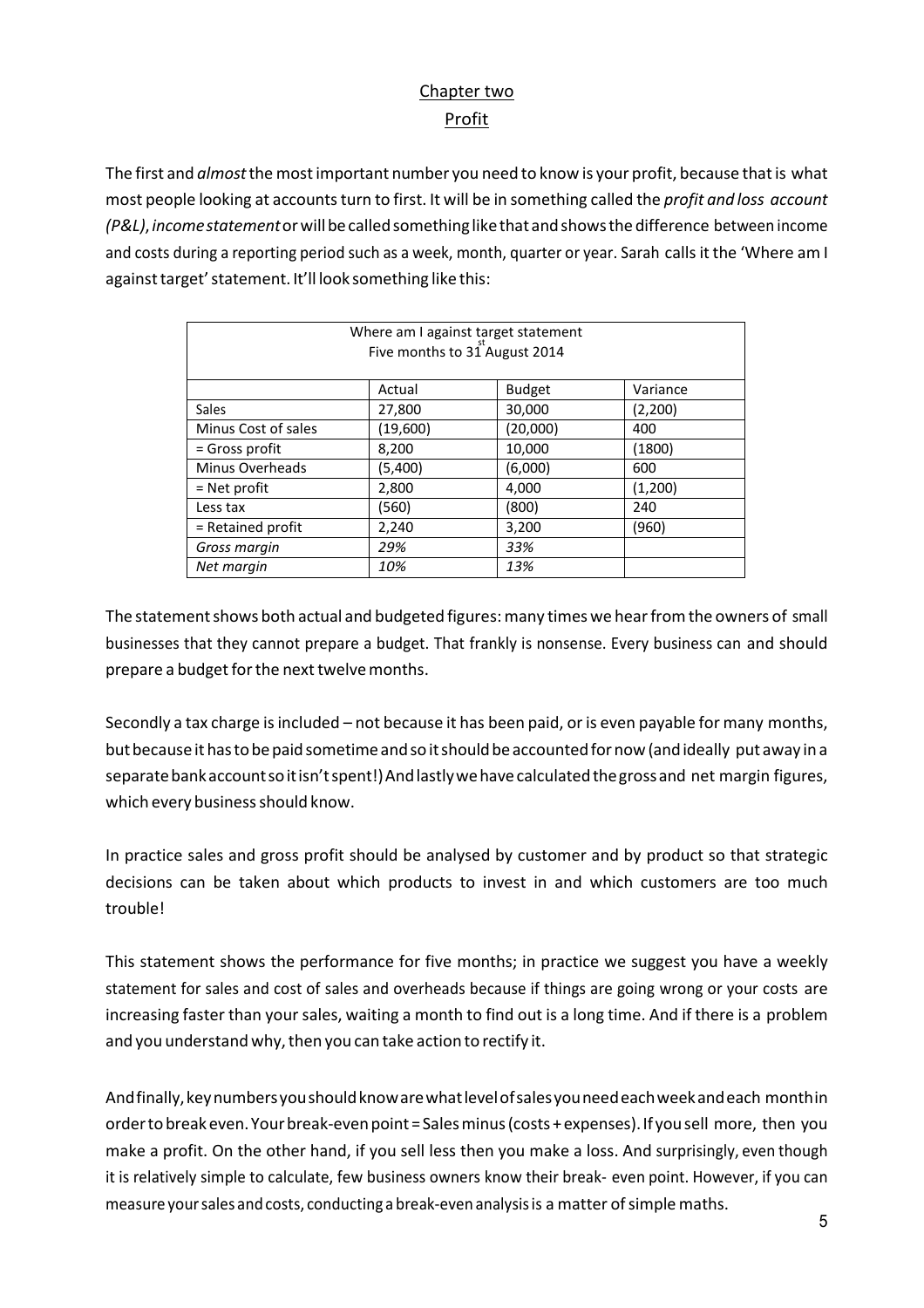#### Exercise

Budget: Have you prepared an annual budget? Start now with a monthly sales forecast.

Profit: Do you measure your weekly and monthly profit? How can you do so in future?

Analysis: Do you have a system for analysing your sales and gross profit by customer and product?

Overheads: Do you measure your overheads every month?

Tax: Doyou know how much tax you owe and when it is payable? A rethese figures in your cash flow forecast? (see Chapter 3)

Break-even: Calculate your break even sales. Are you operating above this level?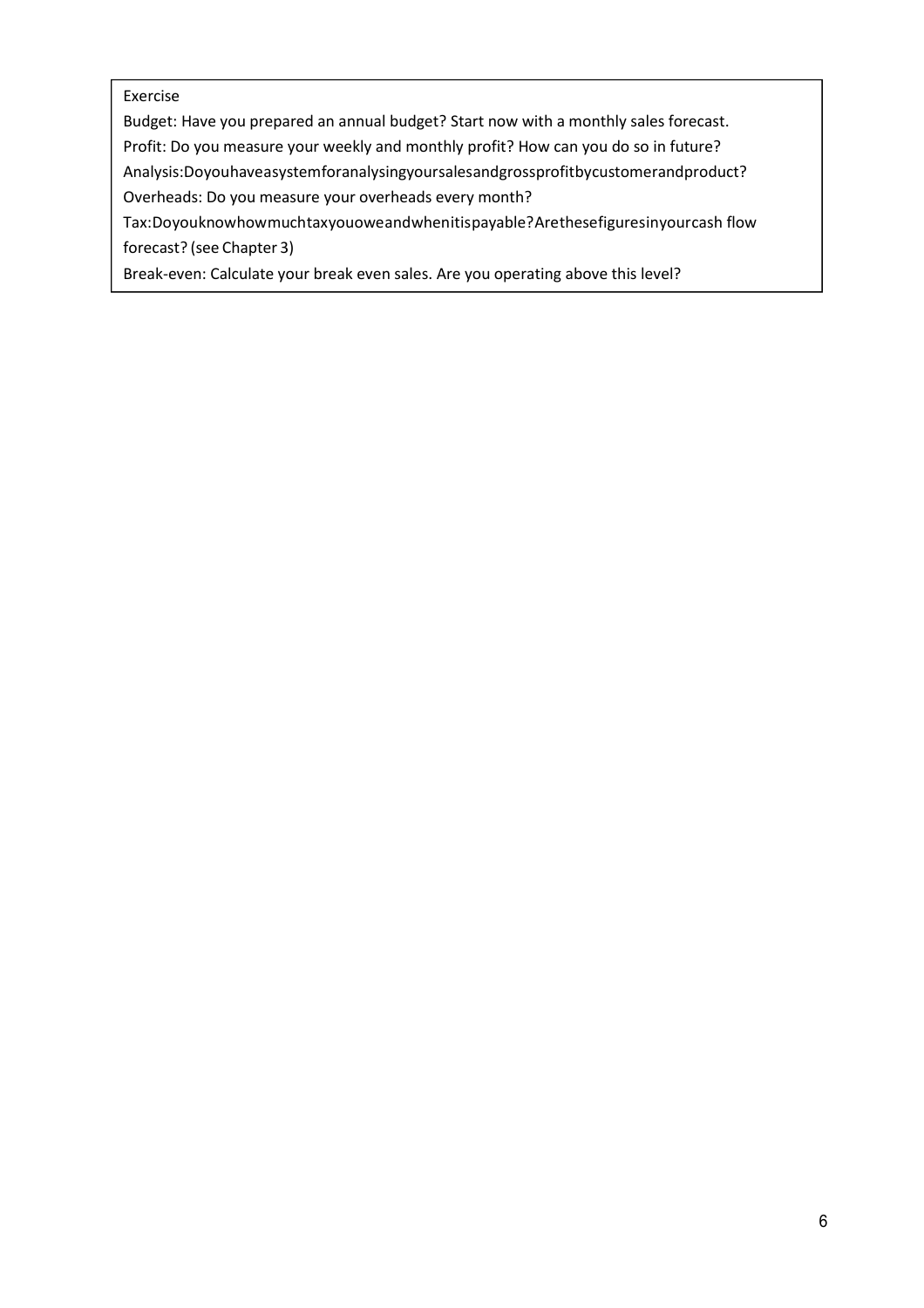## Chapter three Cash

The next number – and this *is* the most important - to look at is cash flow or as Sarah calls it the 'Can I pay the bills statement'; fortunately this one is the easiest to understand because it does what it says. It measures the cash that has flowed into and out of the business during a period of time.

Big point: cash inflow is not the same as the profit you have made. In fact you can make a profit and still have negative cash flow! If that seems perverse consider this: the profit and loss account shows sales *whether or not you have been paid*, whereas the statement of cash flow shows the cash received only when the customer pays. You cannot spend profit….only cash.

This is why in most small businesses cash is more important, at least in the short term, than profit and why many early stage businesses need the owners to put money in or to borrow from family, friends or the bank.

It also highlights the importance of keeping a very watchful eye on the amount of credit (called debtors) you give to customers. If you can – like a retail shop or restaurant – you should only sell your products or services for cash or take payment upfront. But that isn't always possible, so if you have to give credit follow these six rules:

- i. Check the credit worthiness of the customer (Your Business HQ can help with this) and set a credit limit;
- ii. Invoice promptly don't wait until month end;
- iii. Make it easy for customers to pay (tell them how, when, and consider setting them up on a Direct Debit so that they don't need to do anything and you are in control of when payment in taken – we use an affordable system called GoCardless);
- iv. Don't supply customers who abuse your credit terms;
- v. Make sure your accounting system produces regular information on overdue amounts;
- vi. Have a system for following up as soon as the debt is due.

Now calculate how many days sales are tied up in Debtors (called Debtor days) by taking the latest months sales (+VAT if applicable) and comparing it to debtors; if there are some debtors left over go back another month and so on. 30-45 is alright if you allow credit. Over 60 is too high.

Unfortunately most accounting software packages do not automatically produce a cash flow statement; however it is easy to set up a template to produce one and it should be part of your month-end reporting.

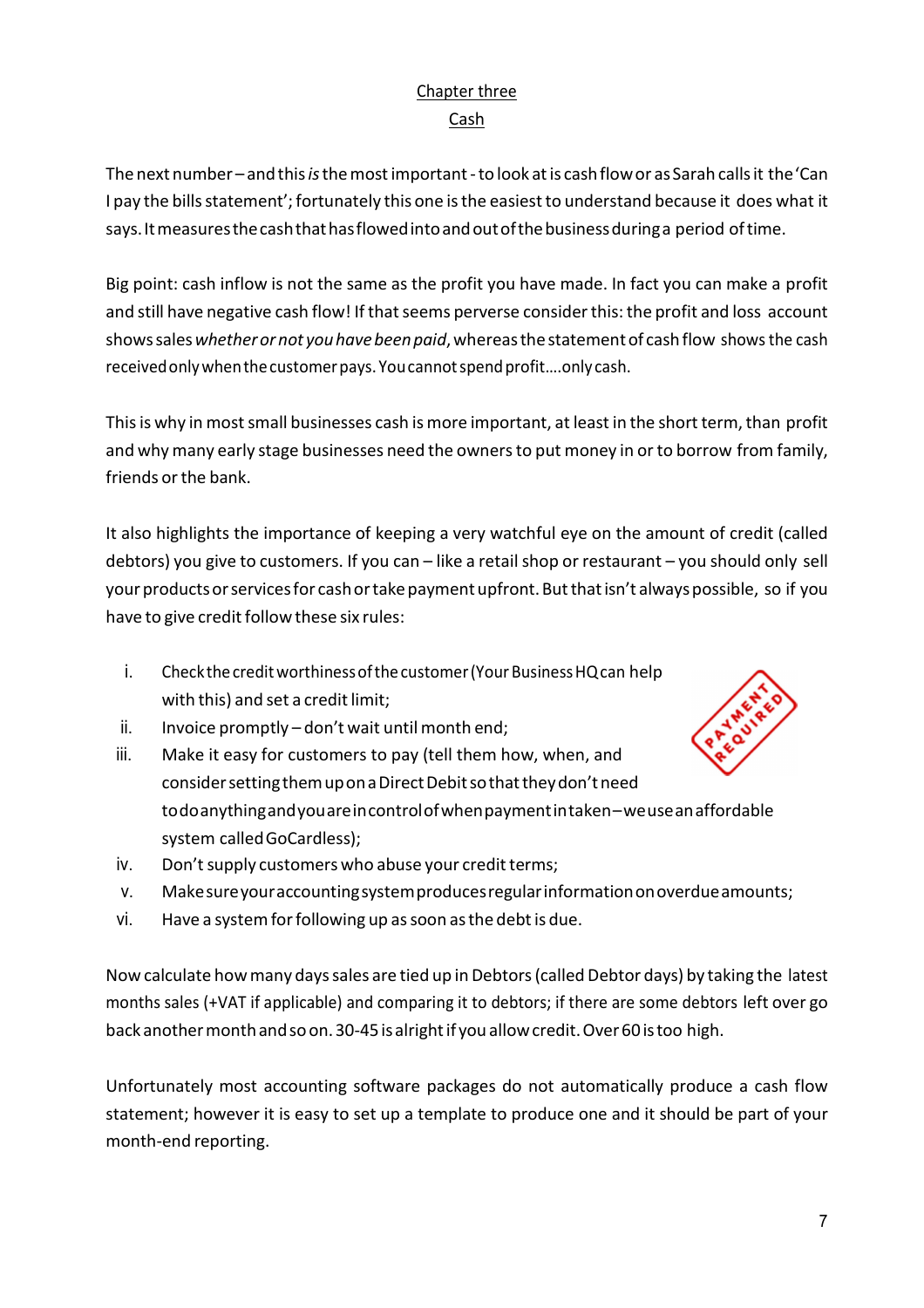And before we leave cash, you must have a cash flow forecast – even a basic one. Most businesses work under some cash pressure…often self-imposed to keep them lean…and so a cash flow forecast is essential to know how much is there, what's coming in and how much can go out. It'll probably look something like this:

|               |     |     |     |     | Can I pay the bills this year -2014 |      |      |     |      |     |     |     |
|---------------|-----|-----|-----|-----|-------------------------------------|------|------|-----|------|-----|-----|-----|
|               | Jan | Feb | Mar | Apr | May                                 | June | July | Aug | Sept | Oct | Nov | Dec |
| Cash in       |     |     |     |     |                                     |      |      |     |      |     |     |     |
| Sales Bank    |     |     |     |     |                                     |      |      |     |      |     |     |     |
| loan          |     |     |     |     |                                     |      |      |     |      |     |     |     |
|               |     |     |     |     |                                     |      |      |     |      |     |     |     |
| Cash out      |     |     |     |     |                                     |      |      |     |      |     |     |     |
| Purchases     |     |     |     |     |                                     |      |      |     |      |     |     |     |
| Expenses      |     |     |     |     |                                     |      |      |     |      |     |     |     |
| Wages         |     |     |     |     |                                     |      |      |     |      |     |     |     |
| VAT           |     |     |     |     |                                     |      |      |     |      |     |     |     |
| HP            |     |     |     |     |                                     |      |      |     |      |     |     |     |
| Tax           |     |     |     |     |                                     |      |      |     |      |     |     |     |
| Drawings      |     |     |     |     |                                     |      |      |     |      |     |     |     |
|               |     |     |     |     |                                     |      |      |     |      |     |     |     |
|               |     |     |     |     |                                     |      |      |     |      |     |     |     |
| Net cash flow |     |     |     |     |                                     |      |      |     |      |     |     |     |
| Opening cash  |     |     |     |     |                                     |      |      |     |      |     |     |     |
|               |     |     |     |     |                                     |      |      |     |      |     |     |     |
| Closing cash  |     |     |     |     |                                     |      |      |     |      |     |     |     |

#### Exercise

Cash forecast: Prepare a cash flow forecast for the next six months (if you are VAT registered don't forget to include VAT!)

Debtors: Prepare a list of outstanding debtors and calculate your debtor days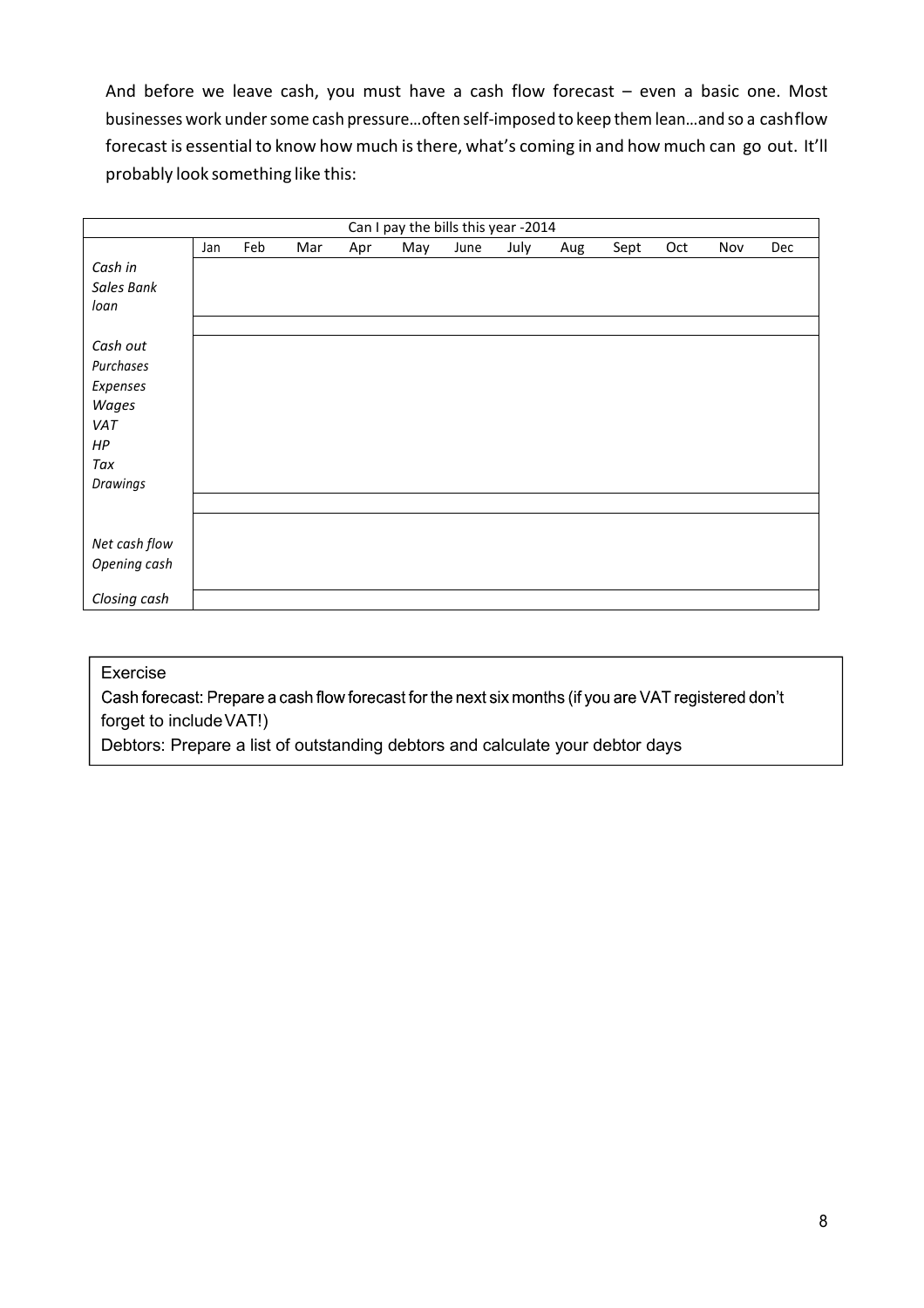#### Chapter four

#### The cost of building your database

We saw earlier that the most valuable asset in your business is your database. So you should know how much it is costing. Would you buy a car without knowing how much it cost? Of course not! So treat your most valuable asset the same way and understand the cost of building your database….or put another way the cost of generating leads. This starts to get really important if you have multiple lead generating sources (or marketing pillars as they are sometimes called) and you start to break down your costs by each source.

For example if you run a website, use pay-per-click and advertise in a local newspaper you have three lead generating sources; if you measure the cost of each and the leads generated by each source you can calculate your cost-per-lead-per source.

It is also important to know which bits of your marketing are generating leads. For example if you use tracking numbers on, say, your flyers, business cards and an advertisement and you know how many leads each generates then you can measure your cost per lead.

Once you start to know these numbers you can decide where to invest to maximise how much you spend in the area where your cost to get a lead is lowest. Does that make sense?

The cost of converting leads

Well sort of. Of course you want leads, but you really want those leads to turn into customers. They become a customer when they spent some money, but not all leads become customers. So next you need to know what it costs you to convert a lead to a new customer and how many leads convert to customers, or what is called 'conversion rate'.

Simply put, a conversion is the moment you've been waiting for. Conversion is when curiosity morphs into commitment. Your conversion rate is the percentage of leads you convert into customers and the higher the percentage, of course, the better.

Conversion rates are important because you have already put a lot of effort and money into drawing potential customers to your site. The energy and funds you've invested are a necessary (perhaps painful) cost. Once this effort has drawn a crowd of curious onlookers, you have everything to gain by converting as many as possible.

Since you've already spent money attracting people to your site, each conversion pushes your costper-customer down. Put another way, when you increase your conversion rate by, say, 100% you're getting twice the customers for the same advertising budget.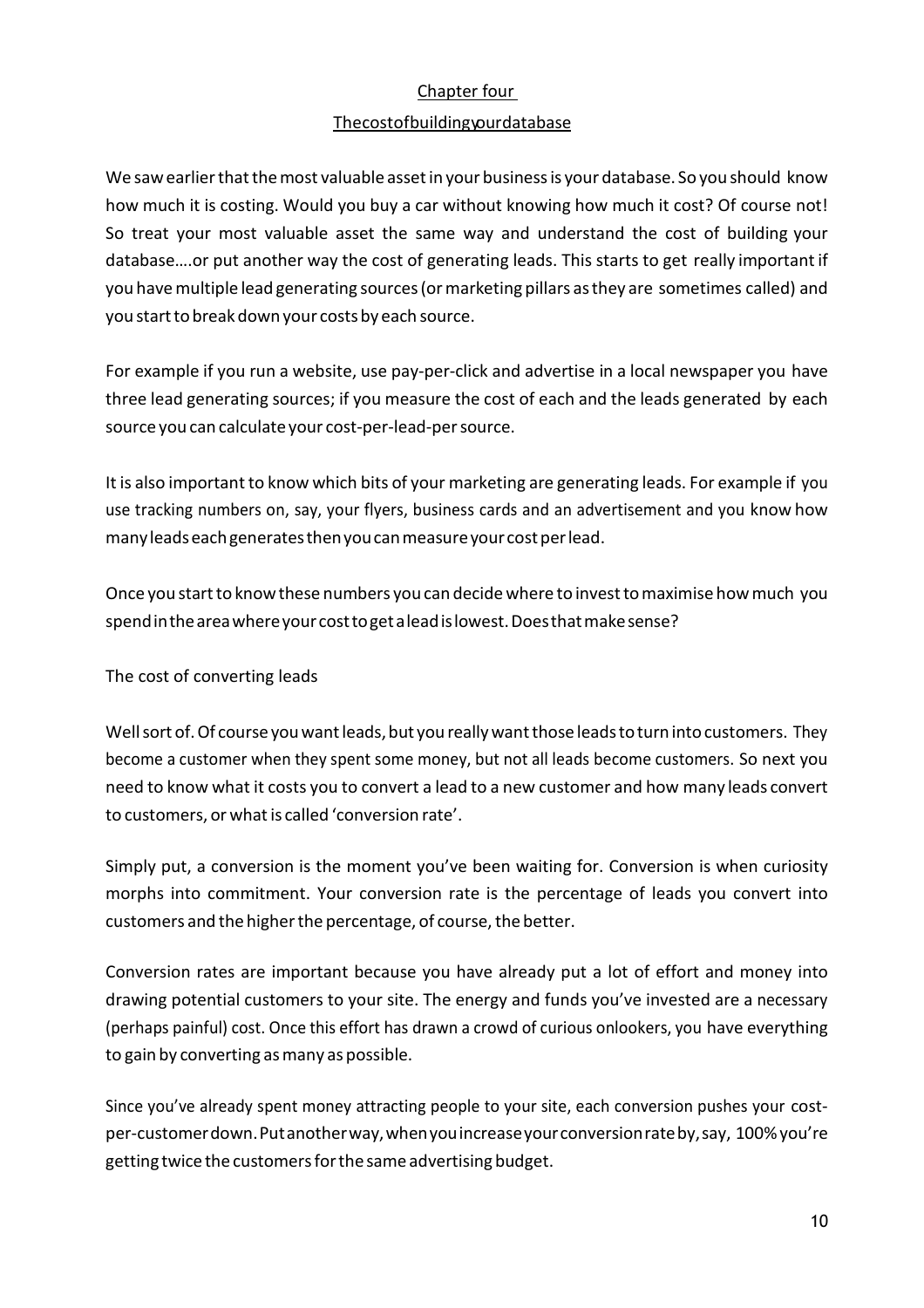Big point: when you convert one lead, you have not only gained their business, you have ended their consideration process. *They're now much less likely to be looking to your competitors for what they want.* After all, the whole exercise of weighing options can cause fatigue.

If you've ever stood in front of 20 flat screen TVs at your local electronics store and secretly wished someone would just make the decision for you—you know the anxiety that comes with too many options. Your new customer may well be relieved to have made a decision; now you can confirm their choice by providing a good product or service.

But boosting your conversion rate isn't easy. It takes hard work and persistence. The work, however, is worth it. No matter how gloomy the outlook may be, there are things you can do to improve your conversion rate. If they're on your website, they're in consideration mode; all they may need is a little push.

#### Exercise

Lead sources: write down each of your lead generating sources: there may be more than you think! No. of leads: how many leads have you generated from each source in the last month, quarter and year? Cost per lead: how much have yous pentone ach source in the last month, quarter and year. If you don't know, start to keep a record. Now calculate your cost per lead.

Conversion rate: how many customers have you converted from leads/how many from each source? Boost your conversion rate: Write down three things you are going to do to increase your number of leads and three things to boost your conversion rate.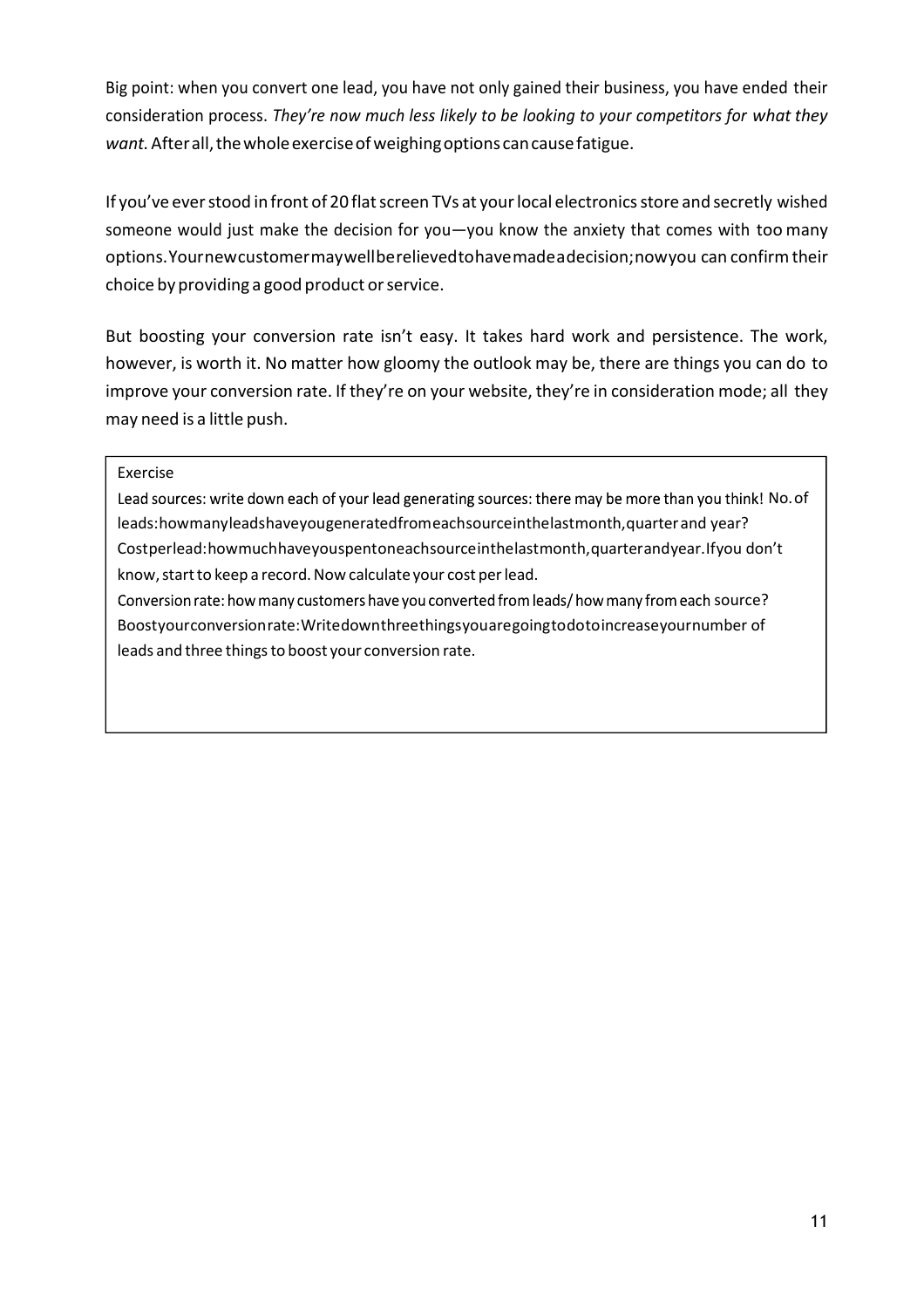#### Chapter 5

#### Customer lifetime value

Once you have a customer there are two key metrics you should measure: how much they spend in their first 90 days and how much they are worth over their lifetime.

The first is easy…in 90 days you'll know….but the point is as you track each new customer and spot trends you can tell how much it is worth investing in each customer to get additional sales. It also tends to be the case that if you offer a new customer an add-on or upsell they will be more likely to take it when they are making their first purchase or shortly thereafter.

The second question is harder, which is why you should measure the *average* lifetime value of a customer to your business*.* Go back to when your business started….or just 3 years if that is easier…and take the total sales you have made and the number of customers it has taken to achieve those sales. So if your sales in three years were £1.5m and you had 500 customers,



then your average lifetime value, over three years, is £3,000.

Knowing this figure opens up all sorts of possibilities. Think about it. How much would you be prepared to spend to get a new customer: £10? £100? £1,000? Well if the customer was going to be worth £3,000 it may be more than you thought at first.

Now, of course, some customers will spend more and some less, but knowing the *average* number allows you to think differently about your marketing spend. And that spend may not be money, but giving something for free, particularly if it looks as if you are bonkers to do it!

And unlike some of the other numbers we've talked about, customer lifetime value is one of the easiest to calculate…and yet it amazes me how few businesses know it.

Exercise

Calculate how much your customers spend in their first 90 days; which upsells work and why? Calculate the lifetime value of your customers by taking the total sales you have made and the number of customers it has taken to achieve those sales.

Now, how much can you spend to get a new customer?

Devise a new marketing strategy to spend that amount (PPC, advertisement) and measure how many new customers it generates.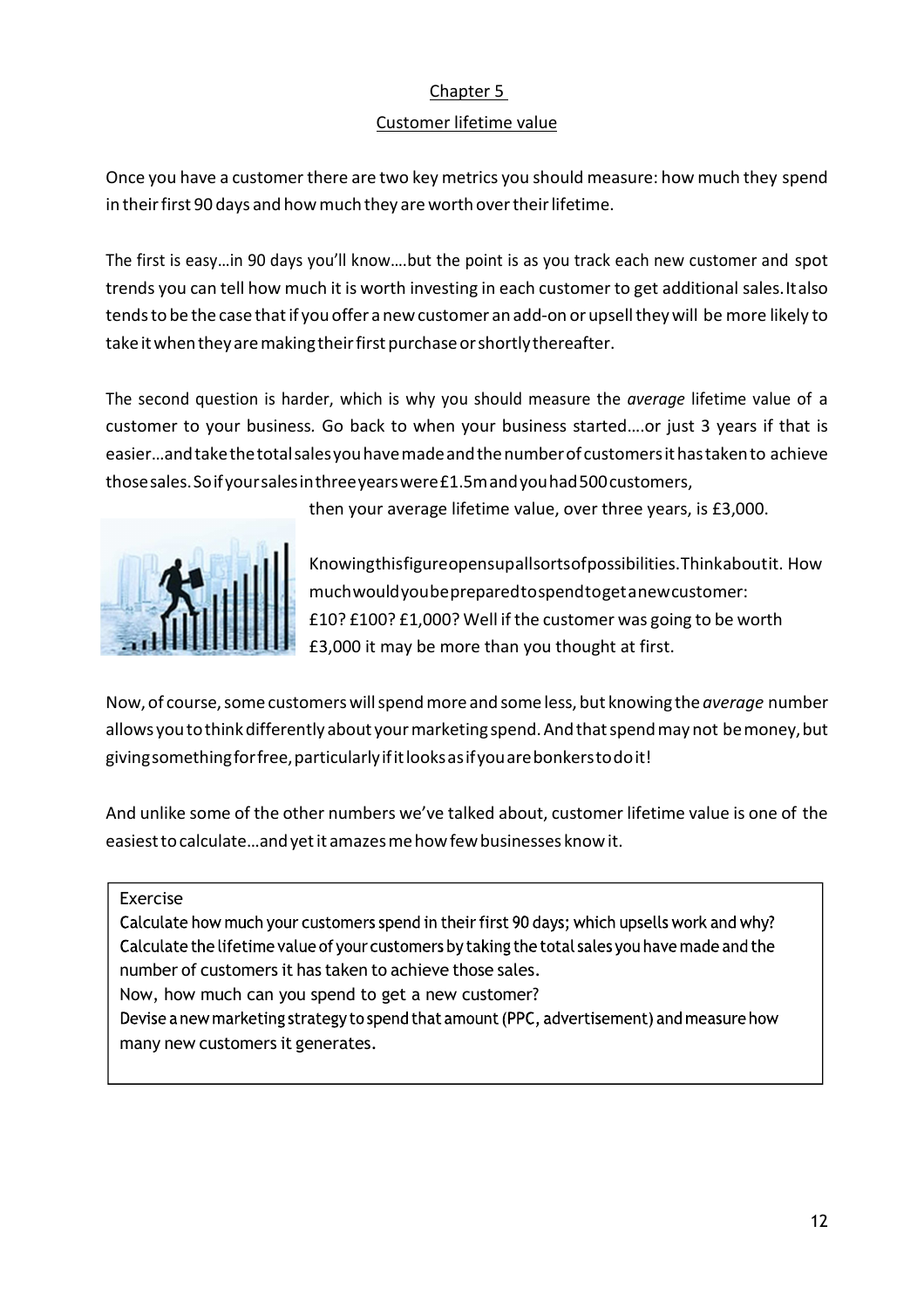## Chapter 6 Customers and products

In Chapter 2 we said that sales and gross profit should be analysed by customer and by product so that strategic decisions can be taken about which products to invest in and which customers are too much trouble!

How profitable are your customers? It's relatively easy to measure sales by customer but of course without knowing how profitable they are the number is meaningless. It's all very well knowing that 500 customers in my example brought in £3,000 per customer, but what was the profit on that? The way to find out goes something like this:

Firstly, every sale will have a cost to produce, buy or service which is called cost of sales. This may be made up of materials, bought in product and time. These need to be calculated for every product. Fortunately there is a popular method of costing called standard costing for calculating the *expected costs* of production. It works by establishing a detailed standard cost for each component of a product, the direct labour required to make it and the apportionment of fixed overheads (by dividing the total fixed overheads by the expected number of units to be produced) to arrive at the total standard costs for one unit of output.

But standard costing has another valuable role to play and that is in determining the cost of the items sold during a period – the exact figure you need. And not only can it determine that figure in total for the period, but it can determine it for each product that is sold! This is why every business should have a costing system. Not only does it tell you how much to expect it to cost to make/produce/assemble every item yousell, but it will also enable you to calculate the profit on each item without having to count and value stock every month. In fact armed with this information you can calculate your daily or weekly gross profit which many successful businesses do.

#### Making informed decisions

But now imagine what is possible. With only a little more work you can produce not only an analysis of sales by customer/by product but also gross margin by customer/by product. This will tell you who your most profitable customers and products are and should also raise a host of other questions about your business which will help you drive your marketing strategy.

Secondly, every customer will have a cost associated with acquiring them in the first place, servicing them after they have bought, collecting what they owe you and so on. Most of these costs are hidden in your overheads and are not analysed separately by customer. So what you need to do is identify the *average customer service cost* in your business and deduct this from the gross profit of each customer to arrive at a profit per customer. More on this in chapter 7.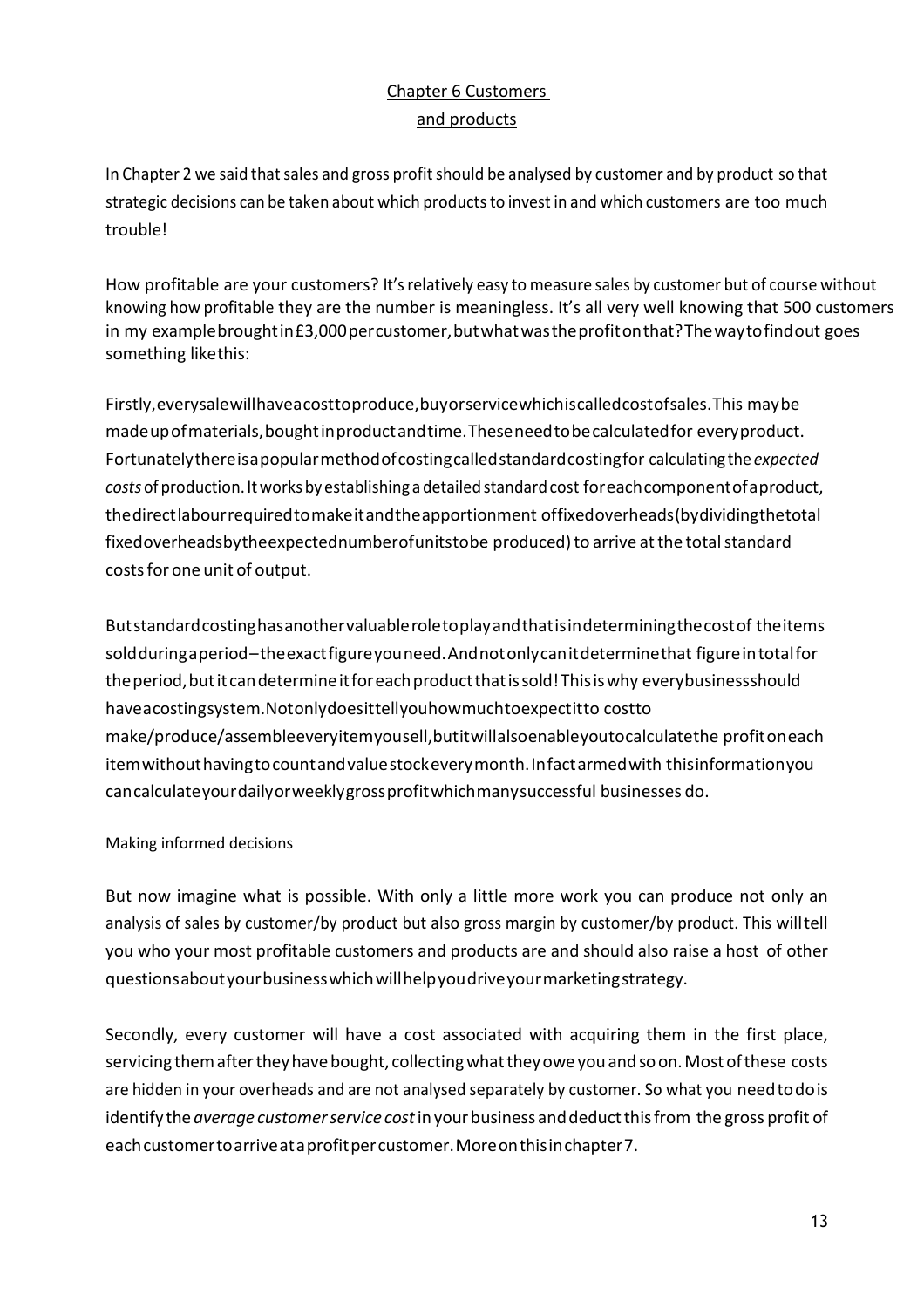We recognise that this is where you may need help to get these numbers from your *really good accountant,* but once they have set up a system to produce them, it should be relatively easy for your bookkeeper to replicate it each month.

#### Exercise

Sales: do you measure sales by customer and by product? If not start doing so. Costing system: do you have a costing system that tells you the cost of each product or service you sell? If not start to calculate your product costs, contact your accountant or visit our website. Calculate your gross margin by customer and by product: who are your most profitable customers? Do they get your best service (not all customers are equal!) How can you reward them?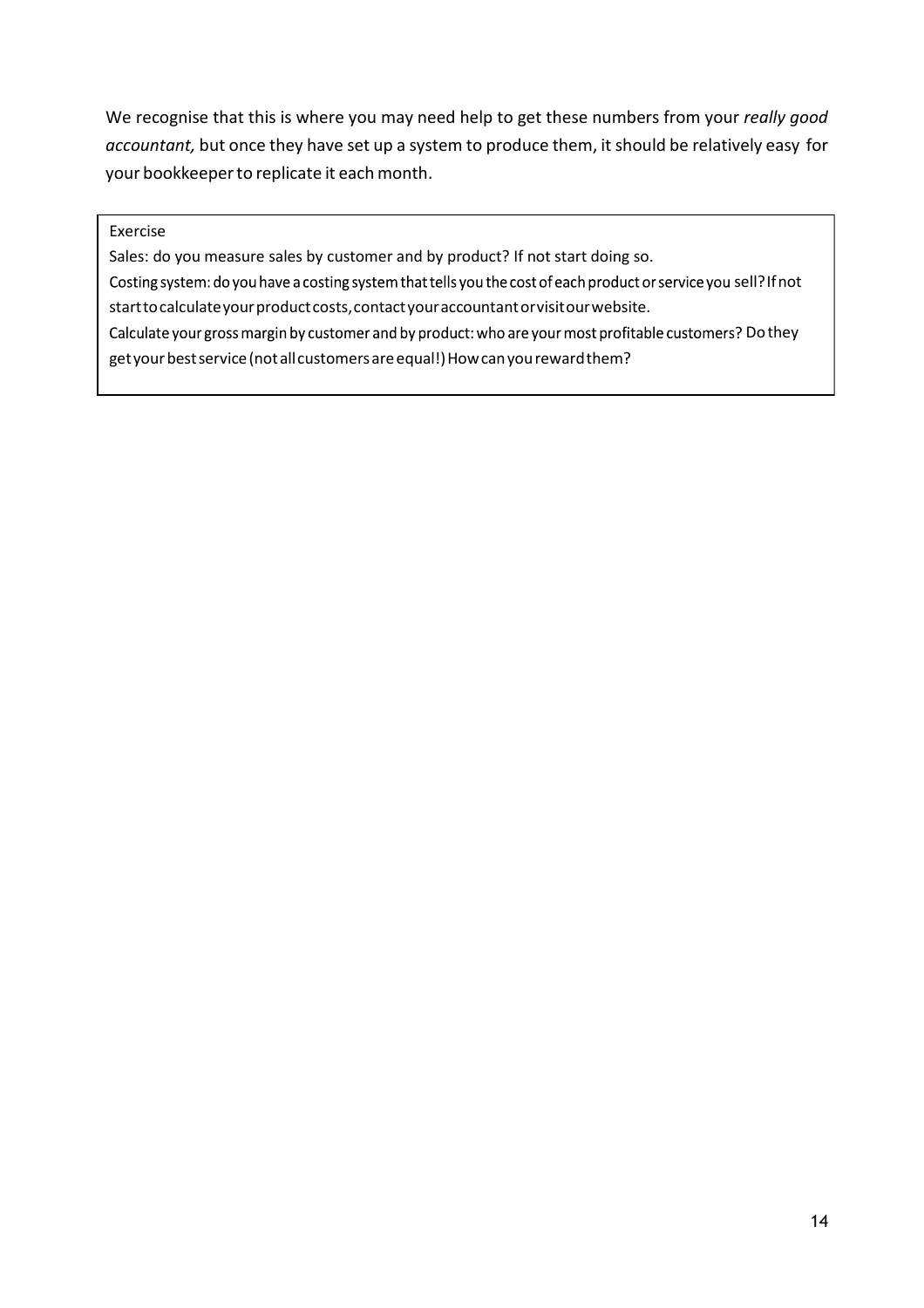## Chapter 7

#### Controlling costs

Costs which are not directly related to making/producing/assembling the product or service you sell to your customers are generally called overheads. In a typical manufacturing business these costs account for up to 25% of revenues and an even higher proportion in service based businesses.

And yet a significant proportion of these costs are unnecessary and wasted. Numerous studies have determined that between 15-25% of the costs in a manufacturing business are wasted, and that for a typical service company somewhere between one-quarter and one-third of its annual budget is spent on work that is of poor quality or irrelevant to the customer. Much of this is rework but because it is often masked as 'real' work it is very difficult to quantify.

But if those studies are correct, that in itself presents an interesting strategic dilemma for your business. Before you go chasing more customers or more business from existing customers, should you look at your systems and processes to eliminate the waste? If you don't will you just be putting more volume through an inefficient system? If instead you focus on eliminating unnecessary costs and waste you may make a bigger, more immediate impact on the bottom line.

Eliminating unnecessary work and wasted costs is not easy and is not helped by accountants who measure costs in terms of salaries and wages rather than in terms of the work people actually do. The key to changing this is to find out exactly what people do, how well they do it and how relevant it is to the customer. By looking at overheads in this way can you identify how much adds value and how much is wasted. We recommend that costs should be analysed under three headings: sales and marketing, administration and occupancy.

#### 1. Sales and Marketing

The sales and marketing costs in a business are those directly related to obtaining new customers, generating orders from new and existing customers, ensuring those orders are fulfilled, and following up to ensure the customer is satisfied and will place future orders.

But as we shall see (and as is the case with all costs) there is a distinction to be drawn between productive and non-productive costs. The problem for you as the business owner is that this distinction is hard to draw.

There is a saying, attributed to John Wanamaker, that "Half the money I spend on advertising is wasted; the trouble is I don't know which half." That of course is no longer, or should no longer, be the case with the ability to split test marketing campaigns, measure online marketing using analytics and so on. But how productive is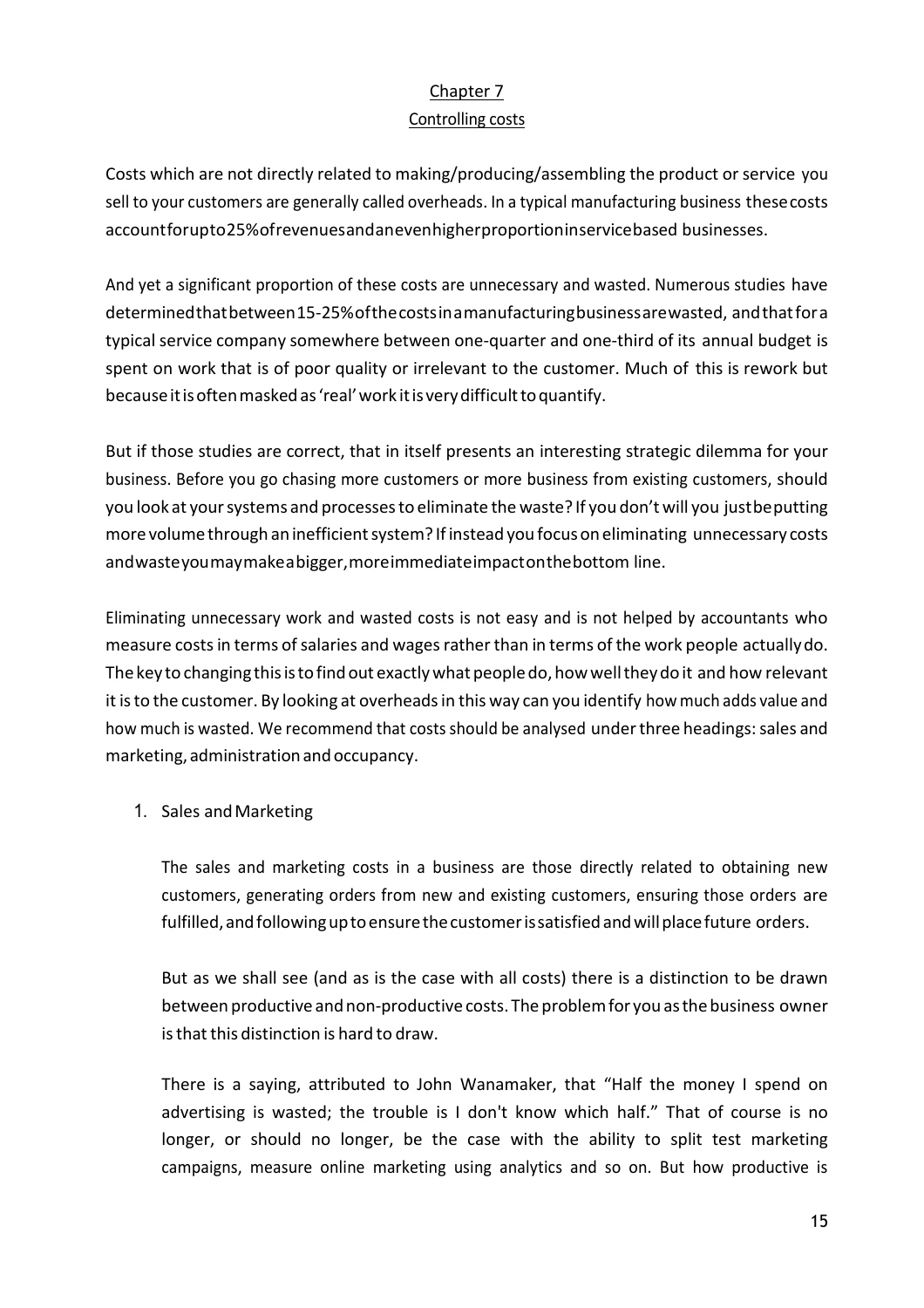every hour a salesperson spends visiting customers, how often does an order go astray and need chasing and how many hours are wasted in meetings?

We propose an analysis of your sale and marketing overheads that goes beyond the usual information in your management accounts. Let me give you an example.

A computer software business has three sales people costing (including salaries, bonuses, travelling, benefits etc.) £300,000 per annum. The sales manager has asked for an extra sales person to meet the sales budget but the owner isn't so sure. He asks for an analysis of the activity of each of the existing sales people to be conducted over a month with the following result:

| Sales costs (£000s) |            |              |       |
|---------------------|------------|--------------|-------|
| Activity            | Productive | Unproductive | Total |
| Visiting customers  | 80         | 0            | 80    |
| <b>Travelling</b>   | 40         | 20           | 60    |
| Processing orders   | 20         | 0            | 20    |
| Reprocessing orders | 0          | 30           | 30    |
| Checking prices     | 5          | 5            | 10    |
| Chasing warehouse   | 0          | 20           | 20    |
| Attending meetings  | 50         | 30           | 80    |
| Totals              | 195        | 105          | 300   |

So not only does the business *not* need another salesperson, in fact almost one-third of the current activity is non-productive.

This example obviously requires different numbers to be produced than is typically done by accountants, but this is not difficult to do if the focus is on people (activity) and processes.

Sales and marketing overheads are typically analysed into categories such as advertising, brochures, website, samples and so on. But these descriptions are rarely useful and have often been chosen because they are easy to define.

We advocate a more meaningful analysis of sales and marketing overheads that will aid decision making and shape your strategy. How different would your business look if you analysed your sales and marketing overheads into categories such as:

- researching customer needs
- acquisition of a new customer
- obtaining a customer order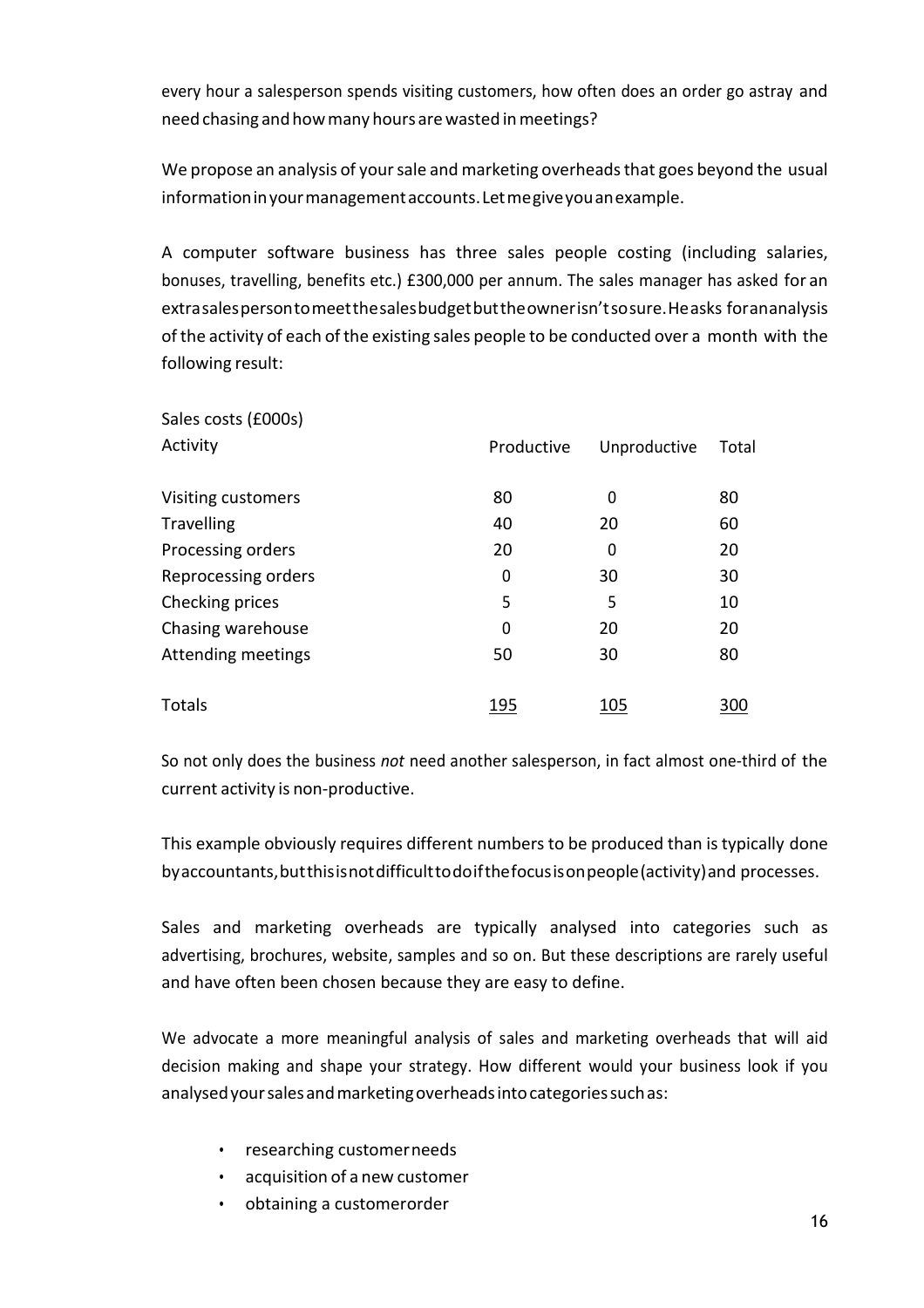- processing a customerorder
- providing customer service

Initially this may seem difficult and require some arbitrary allocation of costs, but once a system is established it should be no more difficult than your existing analysis. What it will do, however, is focus attention on the actual costs involved in, say, acquiring each new customer and identify those costs which do not contribute to revenue or profit.

And if you have carried out the exercise we recommended in Chapter 5 to work out the lifetime value your customers you will need to know your customer service costs.

2. Administration costs

Not unlike sales and marketing costs, administration costs tend to be people based but administration costs are more difficult to associate with what is relevant to the customer. They tend to be thought of as 'the things we just have to do' but if that is the case they must be done for a reason. That is why we advocate analysing once again the activity and relating it to a customer need. Then it is a cost which can be absorbed directly into the customer activity.

Let me explain. Someone is doing the administration and if you analyse what they do it might look something like:

- managing supplier, obtaining quotations and paying bills;
- managing payroll: sales staff 25%/factory 65%/admin10%;
- sales analysis and collecting customer debts.

Each of these activities can be allocated and absorbed into a cost elsewhere. Any unallocated costs can then be scrutinised to see if they are really necessary

3. Occupancy costs

Occupancy costs relate to the costs of occupying your business premises and include rent, rates, insurance, utilities, depreciation, maintenance and repairs. They are often seen as fixed costs that you can do nothing but pay! While this may well be true there are always questions you should ask about all your costs. When it comes to occupancy these include:

- 1. Do you really need premises at all? Could you and your staff work from home?
- 2. Do you need all the space you currently occupy? Can you reduce it by hotdesking?
- 3. Can you sublet unused space?
- 4. Are you using technology to maximise remote working?
- 5. Are you using the cubic capacity to the full?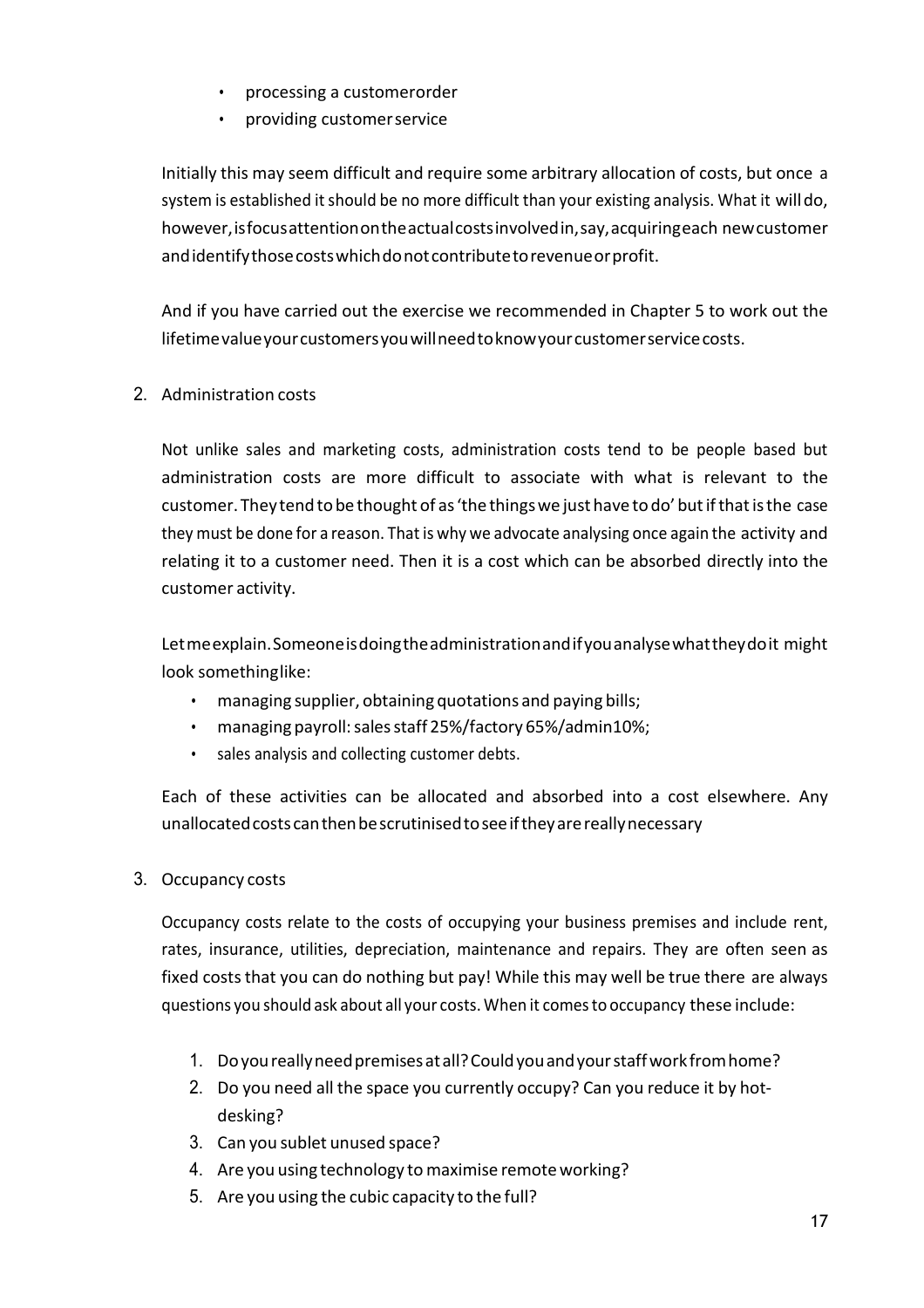- 6. How much 'luxury' space are you paying for reception/boardroom?
- 7. Can you reduce the amount of stock you hold?

So controlling costs may need a bit more work on the numbers but should pay dividends…preferably to the business owner.

#### Exercise

Do you measure your overheads every month?

Analyse your overheads into sales and marketing, administration and occupancy for last

month/year.

Analyse the activities your staff carry out; are these all productive? If not where can you cut costs?

Calculate the your customer service costs over a month and a year

Are all your occupancy costs necessary? How could you save 20% if you had to.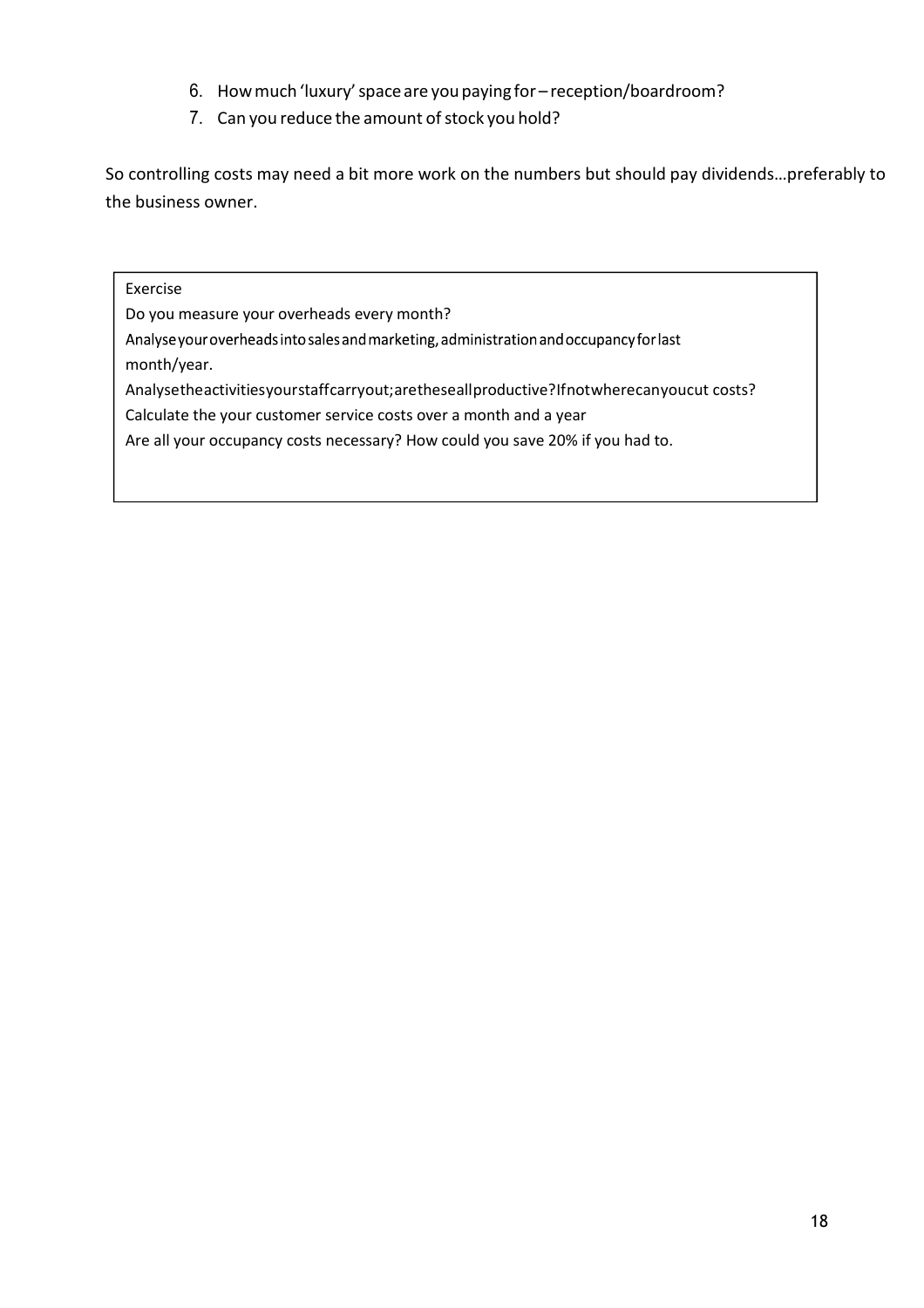## Chapter 8 Taxation

A book about your business numbers would not be complete without a chapter on tax, as no matter how small your business is, you will be involved with tax at some level. We'll start by looking at the different type of tax, how business profits are taxed and then how you file tax returns.

There are basically three types of tax which businesses may have to collect and/or pay:

- 1. VAT, which isn't a tax on business at all, but is collected by businesses on behalf of HMRC;
- 2. PAYE & national insurance, which again isn't a tax on businesses except for the employers element of national insurance; and
- 3. Incometax (or corporation taxifyou trade as a limited company) which is a tax on business profits.

### VAT

VAT is a tax that *some* businesses have to charge and collect from their customers and pay on their sales. It is only some, because a business only has to pay VAT if it is registered with HM Customs & Revenue (HMRC) for VAT and it only has to register if it's total VATable sales exceed a limit set each year by HMRC. You must register for VAT if your VAT taxable turnover for the previous 12 months is more than £79,000\*. This figure is known as the VAT registration threshold. The threshold changes - usually once a year announced in the Budget - so you should regularly check your turnover against the current threshold. You also have to register if your sales are going to go over the limit in the next 30 days.

If your business is registered you have to charge VAT on your sales and are entitled to claim back some of the VAT you pay your suppliers

It is also possible to voluntarily register. Whether this is worthwhile depends on who you customers are. If they are largely VAT registered themselves (and can therefore claim back the VAT you charge them) then you should voluntarily register so you can claim back the VAT you incur. If your customers are smaller businesses or the public you won't want to register as this will make your bills higher.

If you are registered (which is best done online at *www.hmrc.gov.uk/vat/start/register*) there are some rules you have to follow:

- i) You have to complete a quarterly online VAT return
- ii) Your invoices must be in a prescribed format
- iii) Not all VAT you pay to your suppliers can be reclaimed
- iv) You must get a proper VAT receipt from your suppliers to reclaim VAT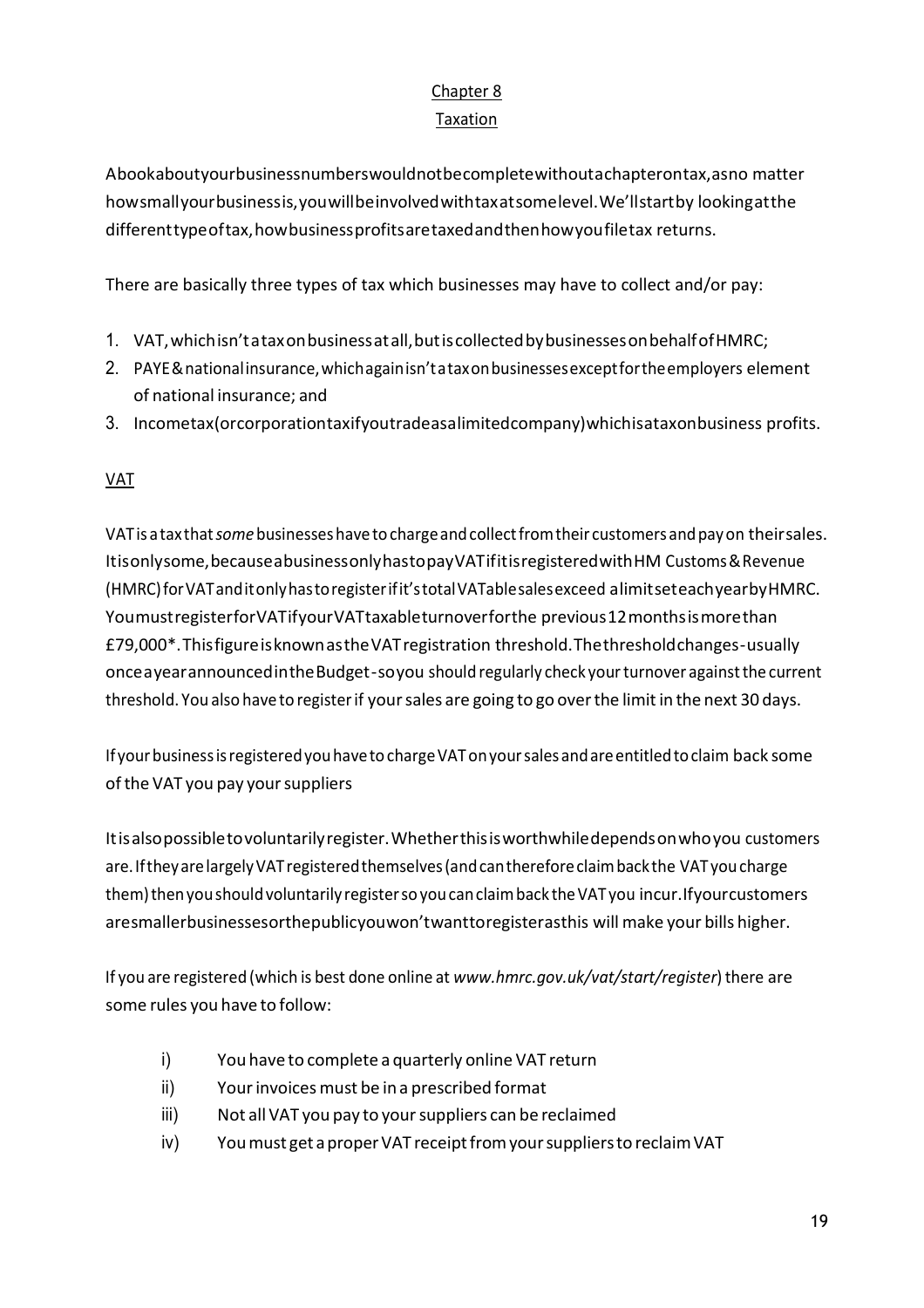v) HMRC also have the right to inspect your books to making sure you are doing everything correctly.

To start with we suggest that you check with your accountant, (or you can ring HMRC's helpline \*0845 010 9000) if you are unsure about what you can reclaim. Most accounting software has a VAT module which will produce your VAT return and back-up report for you and some even link to the HMRC's site so you can file online from your accounting software.

VAT returns should be filed quarterly (there is an annual scheme but I've never known anyone use it as you still have to pay quarterly) and you can choose your quarter ends. It'll make your life easier if you make your VAT quarters coincide with your accounting year end.

You must file your VAT return and pay within a month of the quarter end (you get an extra 7 days if you do both online). In order to file online you must register with HMRC to do so – which isn't the same as registering your business for VAT.

To complicate matters further there are 3 different ways you can calculate the amount of VAT you owe; the variations are intended by HMRC, bless them, to make life easier for businesses:

i) Standard accounting scheme

This is almost certainly the same system you'll be using for your accounts, which is to record all your sales and purchases as they are made regardless of whether your customers have paid you or you have paid your suppliers. For many businesses this is the scheme they will use, but if your customers don't always pay you immediately, you may be better on the next scheme.

ii) Cash accounting scheme

If you are on this scheme you only pay VAT to HMRC when your customers have paid you, and you can only reclaim VAT when you have actually paid your suppliers. Your sales must be under a certain limit (\*currently £1.35m). Most accounting packages have an option to calculate VAT on either the standard or cash accounting schemes.

iii) Flat rate scheme

This scheme, which is only applicable to businesses making sales of less than £150,000, charges VAT at a certain percentage (flat rate) of your *gross* sales. The rates depend on what your business does and are laid down by HMRC who designed the scheme to save small businesses time, although we doubt whether it does that because you still have to add up everything for your accounts. In some cases it may save you money, particularly if the main cost in your business is labour or your own time. It is also possible to combine the flat rate and cash accounting schemes.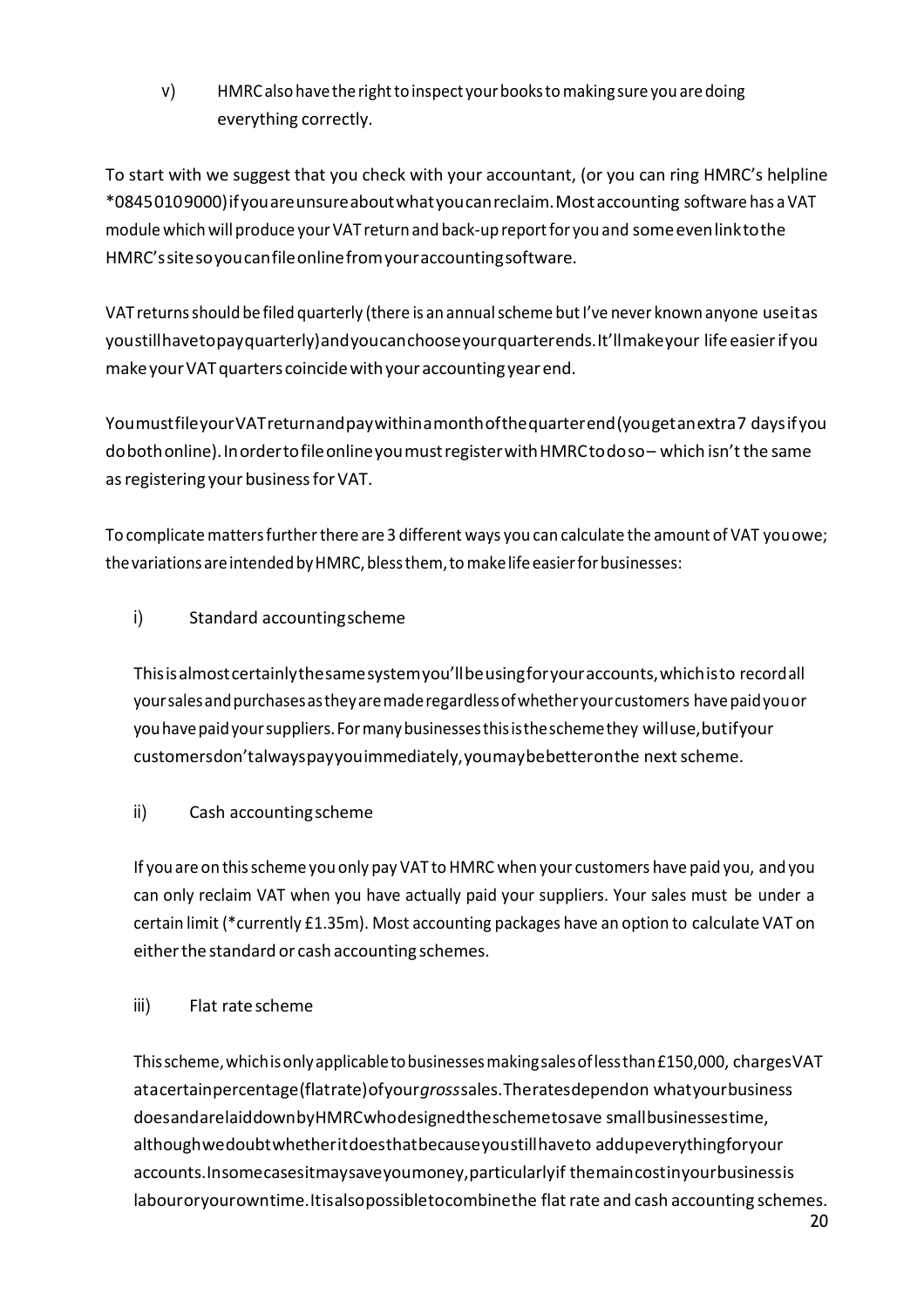When you have registered keep the letters from HMRC giving you your unique number and registration date as you may need to refer to these in the future.

#### PAYE

PAYE is a tax that will only impact your business if you are a director of a company or you employ staff. If you are self-employed and do not employ anyone you can skip this section.

If PAYE applies to your business you must register with HMRC who will provide you with an Employers reference; you are then responsible for deducting PAYE and employees national insurance from your staffand accounting for the amount you have deducted under a scheme (introduced in 2013) called RTI (real time information) and paying the amount you have deducted, together with employers national insurance (the bit that costs the business money), by the 19<sup>th</sup> of the following month.

In practice it is rarely worth managing your own payroll and PAYE unless you employ 10 or more staff and even much larger businesses outsource this function to specialist payroll bureaux. These bureaux are handling many different payment situations such as statutory sick pay, maternity pay, student loan deductions, holiday pay and other statutory deductions and so have the experience to deal with the complexity of payroll. We recommend that you do so as well; the cost is usually a fraction of the cost of the salaries and wages, not to mention the cost of making a mistake! Even if you have a bookkeeper, unless they are experienced in this area it is one of the first you should outsource.

#### Tax on profits

Profits are taxed either as income tax (on sole traders and partnerships) or corporation tax on limited companies. There is a type of entity called a limited liability partnership (LLP) which has its own rules but is outside the scope of the book. The vast majority of business, therefore, will fall into the categories of sole trader, partnership or limited company.

Tax on profits is one of the areas in which we recommend consulting an accountant, at least at the outset. The basic rule is very simple: taxis payable on the difference between your sales and your costs/expenses, but the detailed rules are highly complex and change frequently. Allowances can also be given against tax if you buy equipment such as computers, build a website or work from home.

#### Completing tax returns

If you are in business whatever structure you use, you personally will have to complete a selfassessment return for each tax year, which must be filed no later than 31<sup>st</sup> January of the following year. For directors of limited companies this will include their salary and dividends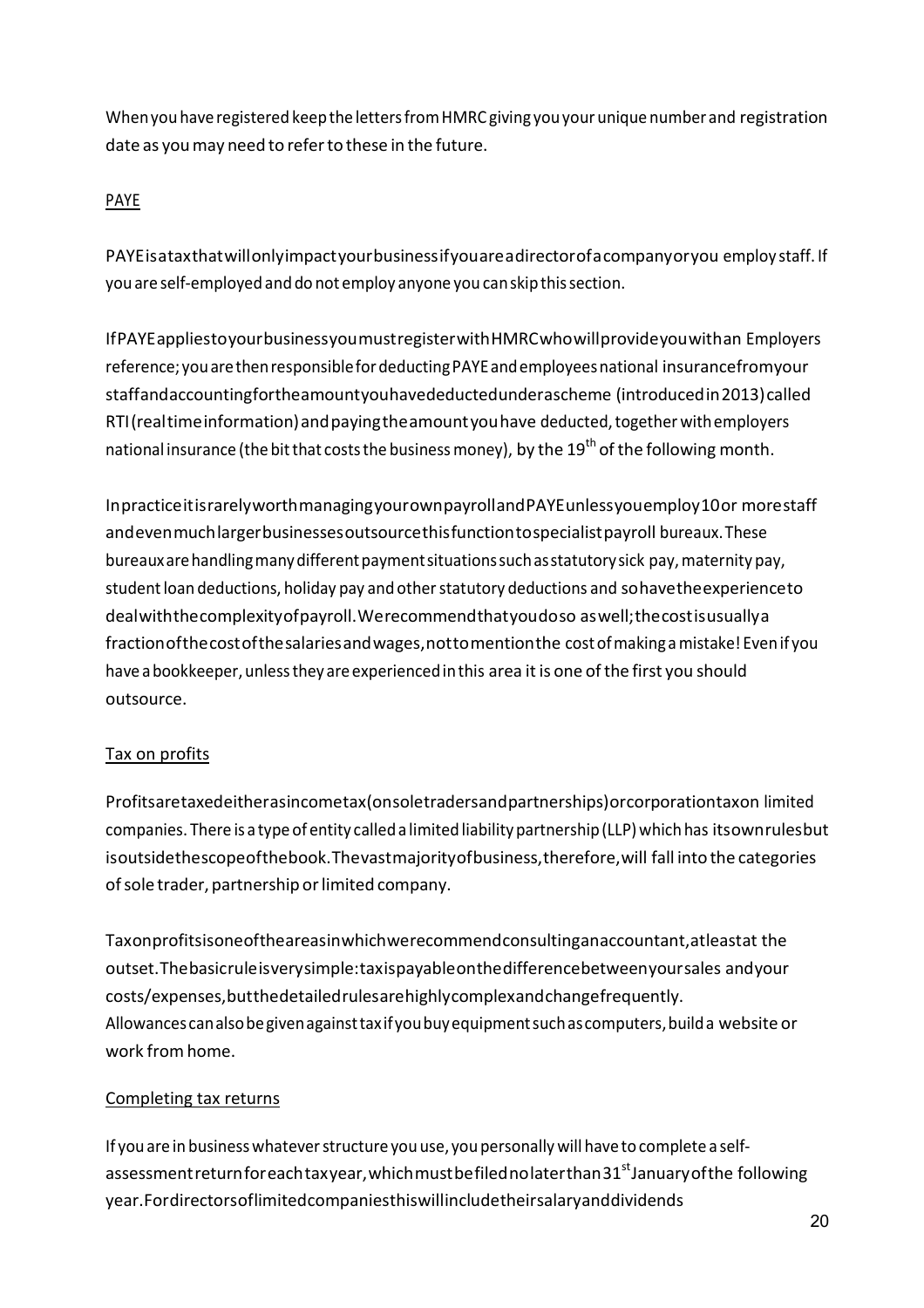from the company for that tax year and for sole traders and partners it will include their share of profits beforedrawings.

A limited company is the only type of entity which pays its own tax and to do this it must file a corporation tax return. Corporation tax is payable 9 months after the company's year-end although the tax return itself doesn't have to be filed until 12 months after the company's yearend!

If your year end is  $31<sup>st</sup>$  March and you are registered for VAT it pays to manage your cash flow carefully as in the following January you may have to pay corporation tax, income tax (on your salary and dividends) and VAT.

#### What is the best structure for me?

Whilst you should always consider which structure best suits your business from a commercial viewpoint and not let the 'tax tail wag the commercial dog', there are some general rules regarding tax that may make one structure preferable to another.

Without going into the technicalities, and again this is an area where we suggest an accountant is consulted, if you pay yourself more than £15,000 per annum you will, every thing else being equal, pay less tax if you are a director of a limited company than if you are a sole trader or partner.

In summary, the UK tax system is very complex and we cannot emphasise enough that we recommend you appoint an accountant to file your tax returns particularly if you are a limited company.

*\* Correct as at the time of writing this book (February 2014)* 

#### Exercise

Structure: Have you considered which business structure suits you best from a tax viewpoint? VAT: Are your VATable sales above the VAT threshold and if so have your registered for VAT? PAYE: Are you a company director or do you employ staff: if so you need to register as an employer for PAYE purposes. Self-assessment: Have you registered with HMRC and told them you need to complete a self-assessment tax return?

Tax returns: Make a calendar to show when your tax returns and payments are due. Accountant: Set aside some time to find a really good accountant to keep you on the right side of HMRC!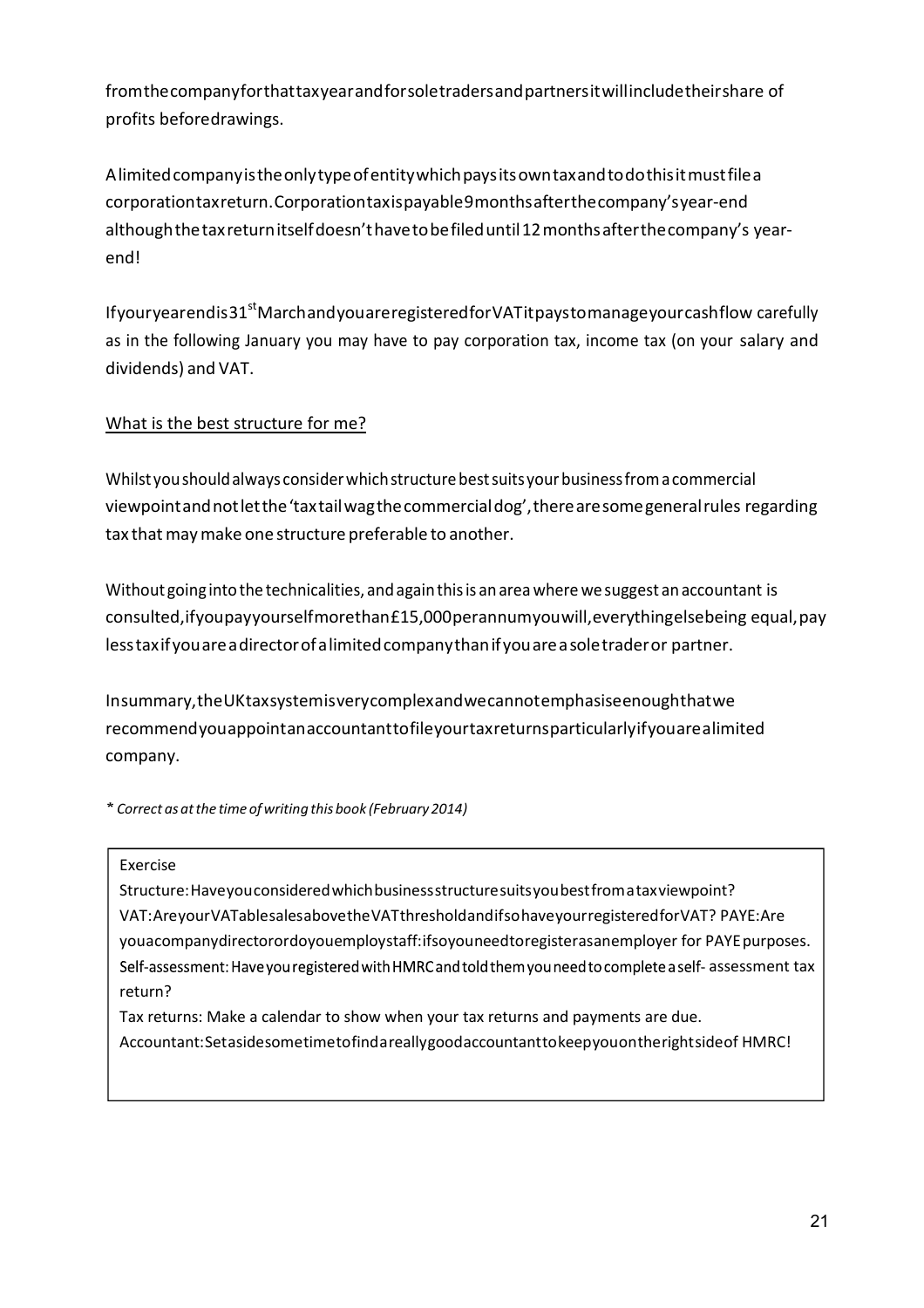## Chapter 9 Pulling it all together

Well ok, we do mean *management accounts,* but if we'd called it that you'd probably have skipped this chapter and gone to the pub, hence…

But's let be clear…*all* successful businesses have some sort of management accounts. Not necessarily the 10 pages, signed off by the accountant, but something meaningful to their business which provides the key information we've talked about in this book.

And  $-$  cover your ears accountants  $-$  it is better to get it 90% accurate quickly than 100% accurate by which time the cash has run out. It'll give you a picture, a broadly accurate picture, of where you are.

One thing it should include, which we haven't mentioned yet, is the financial position of the business. This shown in its balance sheet, sometimes called the statement of financial position, (or as Sarah calls it the 'Where am I at' statement) and is the relationship of its assets, liabilities and equity at a specific date.

- An asset is something owned by the business such equipment or stock, and also includes debtors, which are owed to the business.
- A liability is an obligation owed by the business such as amounts owed to suppliers and banks, the settlement of which will give rise to an outflow of resources, usually cash.
- Equity is the residual interest in the assets after deducting its liabilities.

Hence the name *balance sheet*; the amount a business owns (its assets) must equal the amount it owes (its liabilities plus equity). And the reason equity is an amount it owes is because it owes this amount to its owners (or shareholders in the case of a limited company).

The reason the statement is drawn up to a specific date is because it is changing all the time; in an ongoing trading business assets and liabilities are being generated and settled respectively and equity (the amount the entity owes to its owners) is, hopefully, increasing as the business makes a profit.

Whether you prepare your management accounts yourself, or have a bookkeeper or accountant prepare them for you, *do not accept less than a profit, cash flow and financial position statement every month*. This is because unless the balance sheet balances, the profit and loss and cash flow statement could be providing you with misleading figures.

These three statements are the minimum you should review at least monthly, but for a fuller understanding of your business numbers we recommend that a business dashboard is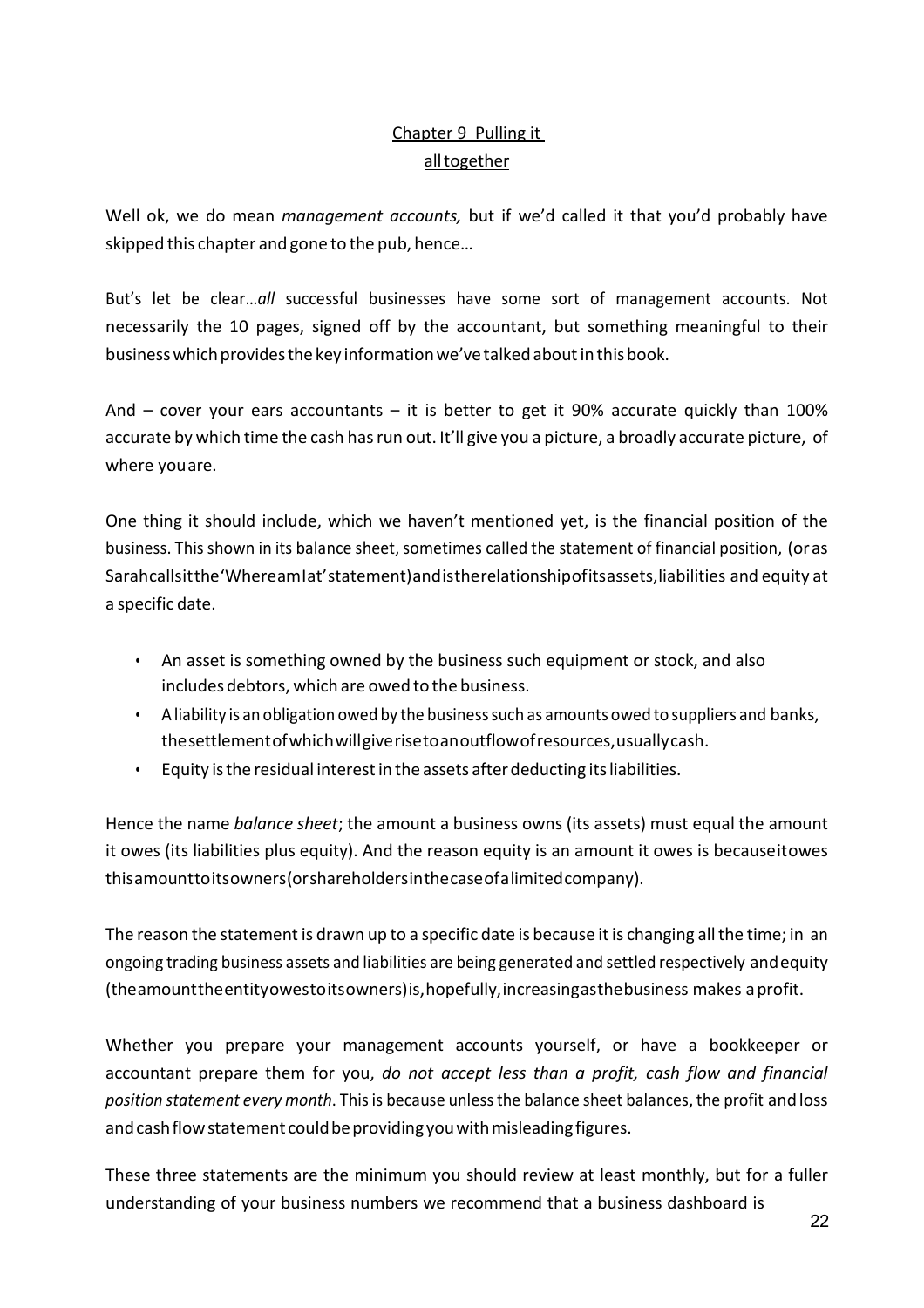prepared every month as well. The precise information it should contain will depend on your business but as a start we suggest the following:

- i. A reconciliation between profit and cash flow;
- ii. An analysis of sales and margins by customer and product;
- iii. Marketing numbers such as cost of customer acquisition, average sales value; customer lifetime value, etc.;
- iv. Debtor days outstanding;
- v. Stock turnover;
- vi. Cash flow forecast.

#### **Do I need an accountant?**

A question we are frequently asked is 'do I need an accountant to prepare my accounts for me?' The advice we always give is that bookkeeping and accounting is easy *if the system is set up properly.*  However your time is valuable and it may *not* be best spent doing your own bookkeeping. So our advice is to outsource your bookkeeping to a specialist bookkeeper (your virtual assistant will know someone) and use your *really good accountant* for their specialist help which should be to:

- i. Design your accounting system and help you choose an accounting package;
- ii. Create your business dashboard;
- iii. Meet with you to review your monthly numbers;
- iv. Show you ways to grow your sales, reduce costs and increase profits;
- v. Prepare your year-end accounts and file your tax returns.

## What do I look for in an accountant?

Look for an accountant who carries professional indemnity insurance, speaks to you in terms you can understand and charges fixed, rather than time based, fees. Check that the fee includes training you – or your bookkeeper – to use the system and business dashboard. Take a look at their website; is it up-to-date and well written with a blog giving tips and advice.

Make sure your accountant will act as your agent with HMRC to save you having to deal with them yourself, and speak to them directly is any queries arise. They will give you a form to fill in to do this.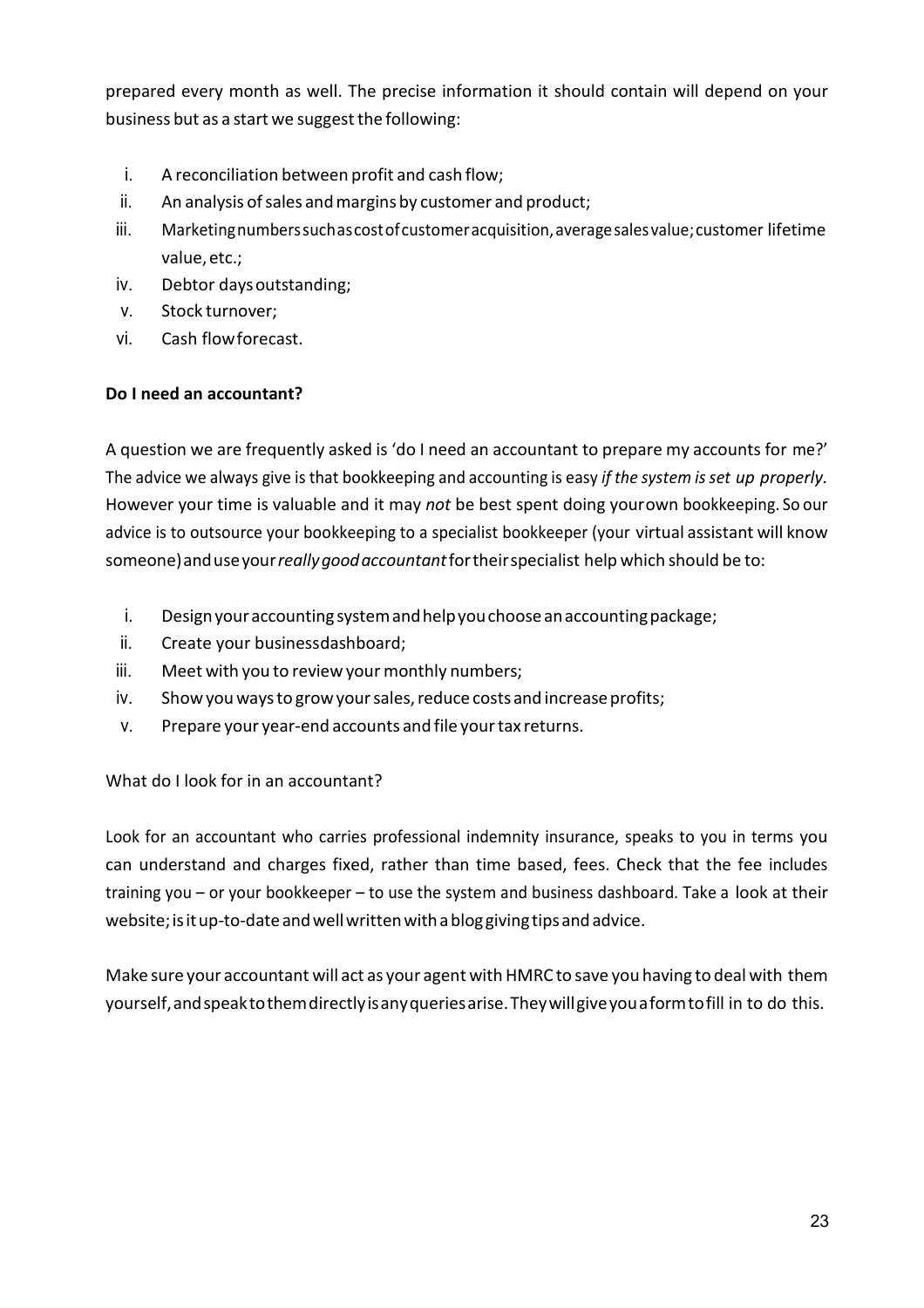#### Summary – the business numbers you need and where to find them

| <b>Business number</b>                            | Where it'll be       |
|---------------------------------------------------|----------------------|
|                                                   |                      |
| Sales, including sales by customer and by product | Income statement     |
| Break-even point                                  | Dashboard            |
| Gross margin by customer and by product           | Income statement     |
| Overheads                                         | Income statement     |
| Net profit                                        | Income statement     |
| Tax payable (income or corporation tax)           | Income statement     |
| Debtors and debtors days                          | <b>Balance sheet</b> |
| Stock turnover                                    | <b>Balance sheet</b> |
| Cash received and paid                            | Cash flow statement  |
| Cash balance                                      | Cash flow statement  |
| Cash expected in and paid out                     | Cash flow statement  |
| Tax and VAT due                                   | Cash flow statement  |
| Loan repayments due                               | Cash flow statement  |
| Cost of acquiring a lead                          | Dashboard            |
| Conversion rate                                   | Dashboard            |
| Average sales value                               | Dashboard            |
| Customer lifetime value                           | Dashboard            |
| How much can I pay to get a new customer?         | Dashboard            |

Exercise

Do you have monthly management accounts (even if in a rudimentary form)?

Do your management accounts comprise a profit, cash flow and financial position statement? If not, have you a plan to achieve this and by when?

Do you know how the profit you have made has been spent (ie where the cash went)? Does

your accountant get marketing and help you understand your business numbers?